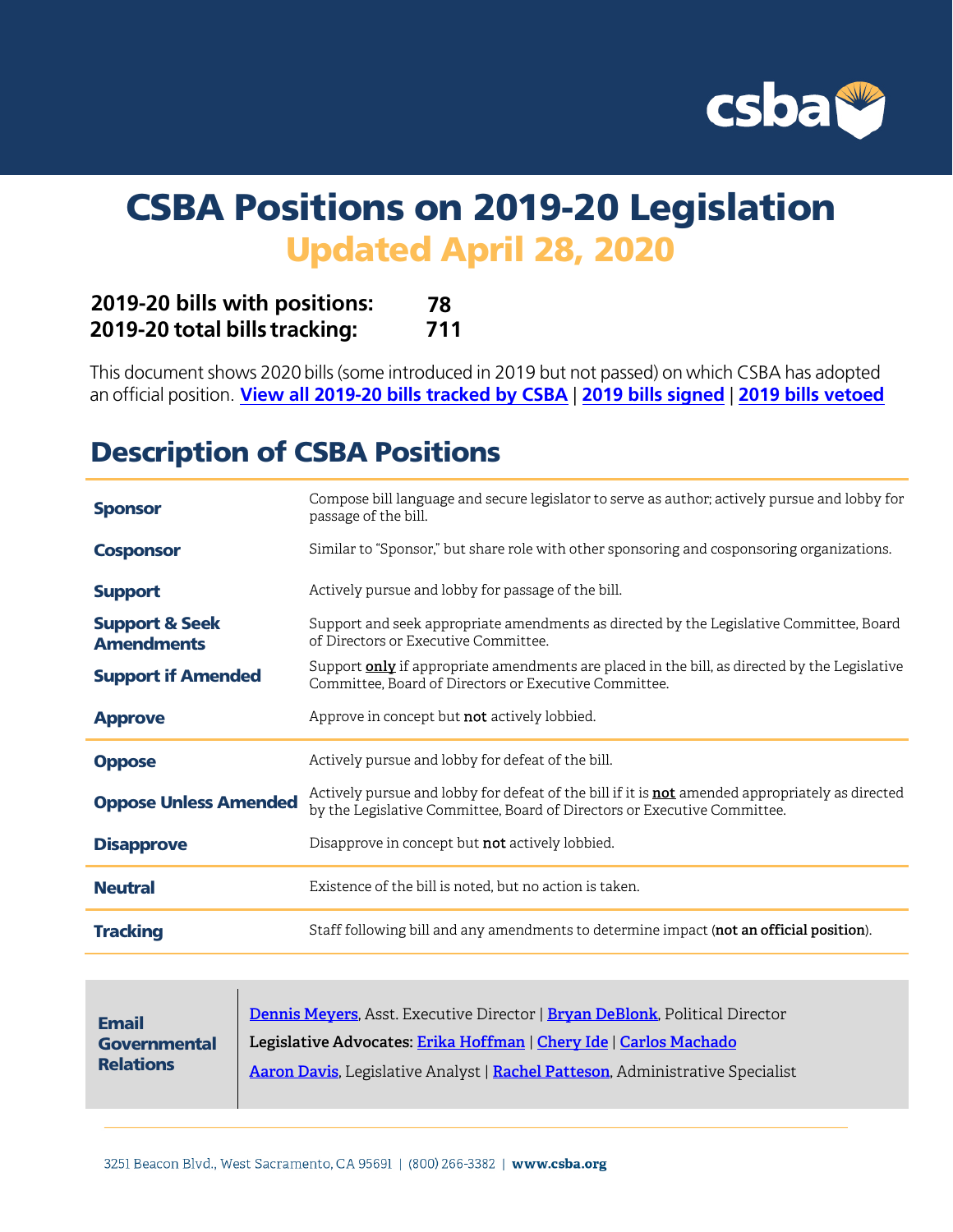# **2019-20 bills with CSBA Positions**

# **[AB 8](http://ctweb.capitoltrack.com/public/publishbillinfo.aspx?bi=YE2uleI2nq5Rr843RghLdeDwFkwRPa9bDfcj8Ug6FJ4iz8%2BBR33puCQNpfNj5nrO) [\(Chu](https://a25.asmdc.org/) D) Pupil health: mental health professionals.**

**Status:** 7/8/2019-In committee: Hearing postponed by committee.

**Location:** 6/12/2019-S. HEALTH

| vesk Policy Fiscal Floor Desk <b>  Policy  </b> Fiscal   Floor   Conf.   Enrolled   Vetoed   Chaptere |           |         |  |  |
|-------------------------------------------------------------------------------------------------------|-----------|---------|--|--|
| 1st House                                                                                             | 2nd House | l Conc. |  |  |

**Summary:** Would require, on or before December 31, 2024, a school of a school district or county office of education and a charter school to have at least one mental health professional, as defined, for every 600 pupils generally accessible to pupils on campus during school hours. The bill would require, on or before December 31, 2024, a school of a school district or county office of education and a charter school with fewer than 600 pupils to have at least one mental health professional generally accessible to pupils on campus during school hours, to employ at least one mental health professional to serve multiple schools, or to enter into a memorandum of understanding with a county agency or community-

> **Position Assigned**  Disapprove Hoffman

### **[AB 39](http://ctweb.capitoltrack.com/public/publishbillinfo.aspx?bi=tUaU0M7f9iVzsRkFKmubMFQzB4FQ51FFfyITxcH%2BdJV8ehrK42CQcYN615L5wh4n) [\(Muratsuchi](https://a66.asmdc.org/) D) Education finance: local control funding formula: aspirational funding level: reports.**

**Status:** 9/15/2019-Failed Deadline pursuant to Rule 61(a)(15). (Last location was INACTIVE FILE on 9/14/2019)(May be acted upon Jan 2020)

|  | Location: 9/15/2019-S. 2 YEAR |  |
|--|-------------------------------|--|
|--|-------------------------------|--|

| wesk Policy Fiscal Floor Desk Policy Fiscal 2 year Conf.   Enrolled Vetoed   Chaptered |  |           |                      |  |  |
|----------------------------------------------------------------------------------------|--|-----------|----------------------|--|--|
| 1st House                                                                              |  | 2nd House | <sup>ष</sup> Conc. . |  |  |

**Summary:** Current law requires funding pursuant to the local control funding formula to include, in addition to a base grant, supplemental and concentration grant add-ons that are based on the percentage of pupils who are English learners, foster youth, or eligible for free or reduced-price meals, as specified, served by the county superintendent of schools, school district, or charter school. Current law specifies the amount of the base grant in the 2013–14 fiscal year, as provided, and requires that amount to be adjusted for changes in cost of living in subsequent fiscal years. This bill would express the intent of the Legislature to increase the base grants to amounts equal to the national average per-pupil funding level, as provided.

| <b>Position</b> |
|-----------------|
| $C_2$ $C_2$     |

**Position Assigned** 

Co-Sponsor Ide, Meyers

# **[AB 150](http://ctweb.capitoltrack.com/public/publishbillinfo.aspx?bi=UzxHtMRyEl9uk2%2FY6%2BwNWMjird%2F3z3kE95TuvYDTd32xhf1%2BTdQNv2c6L0HEIino) [\(Cooper](https://a09.asmdc.org/) D) Pupils: school transfers: coursework for high school graduation.**

**Status:** 1/30/2020-Read third time. Passed. Ordered to the Senate. In Senate. Read first time. To Com. on RLS. for assignment.

**Location:** 1/30/2020-S. RLS.

| Jesk Policy Fiscal Floor Desk Policy Fiscal Floor Conf.   Enrolled   Vetoed   Chapterer |           |           |  |  |
|-----------------------------------------------------------------------------------------|-----------|-----------|--|--|
| 1st House                                                                               | 2nd House | " Conc. I |  |  |

**Summary:** Current law requires a school district, county office of education, or charter school to accept coursework satisfactorily completed by a pupil in foster care, a pupil who is a homeless child or youth, a former juvenile court school pupil, a pupil who is a child of a military family, a pupil who is a migratory child, or a pupil participating in a newcomer program while attending another public school, a juvenile court school, a charter school, a school outside the United States, or a nonpublic, nonsectarian school or agency even if the pupil did not complete the entire course. Current law requires a school district, county office of education, or charter school to issue that pupil full or partial credit for the coursework completed. This bill instead would require a school district, county office of education, or charter school to issue credit for coursework satisfactorily completed by a pupil with one of the above-described characteristics while attending that local educational agency.

Support Machado

# **Position Assigned**

# **[AB 216](http://ctweb.capitoltrack.com/public/publishbillinfo.aspx?bi=DgBwBI3j8PD1V7oObXd1cFNF4rtmbS5pkXPHTyVeG%2FfgzCc2WCTuS8R5kOs4NdiW) [\(Weber](https://a79.asmdc.org/) D) School safety: Pupil and Staff Safety Pilot Program.**

**Status:** 1/28/2020-In Senate. Read first time. To Com. on RLS. for assignment.

**Location:** 1/28/2020-S. RLS.

| Jesk Policy Fiscal Floor Desk <b>Policy</b> Fiscal Floor Conf.   Enrolled Vetoed   Chapterer<br>" Conc.<br>2nd House<br>1st House |  |  |  |  |  |  |
|-----------------------------------------------------------------------------------------------------------------------------------|--|--|--|--|--|--|
|                                                                                                                                   |  |  |  |  |  |  |

**Summary:** Would establish the Pupil and Staff Safety Pilot Program to be administered through the "Scale Up MTSS Statewide" (SUMS) project, in consultation with the State Department of Education. The program would authorize local educational agencies, as defined, to apply for pilot program funds for the purpose of training staff who have contact or interaction with pupils on deescalation techniques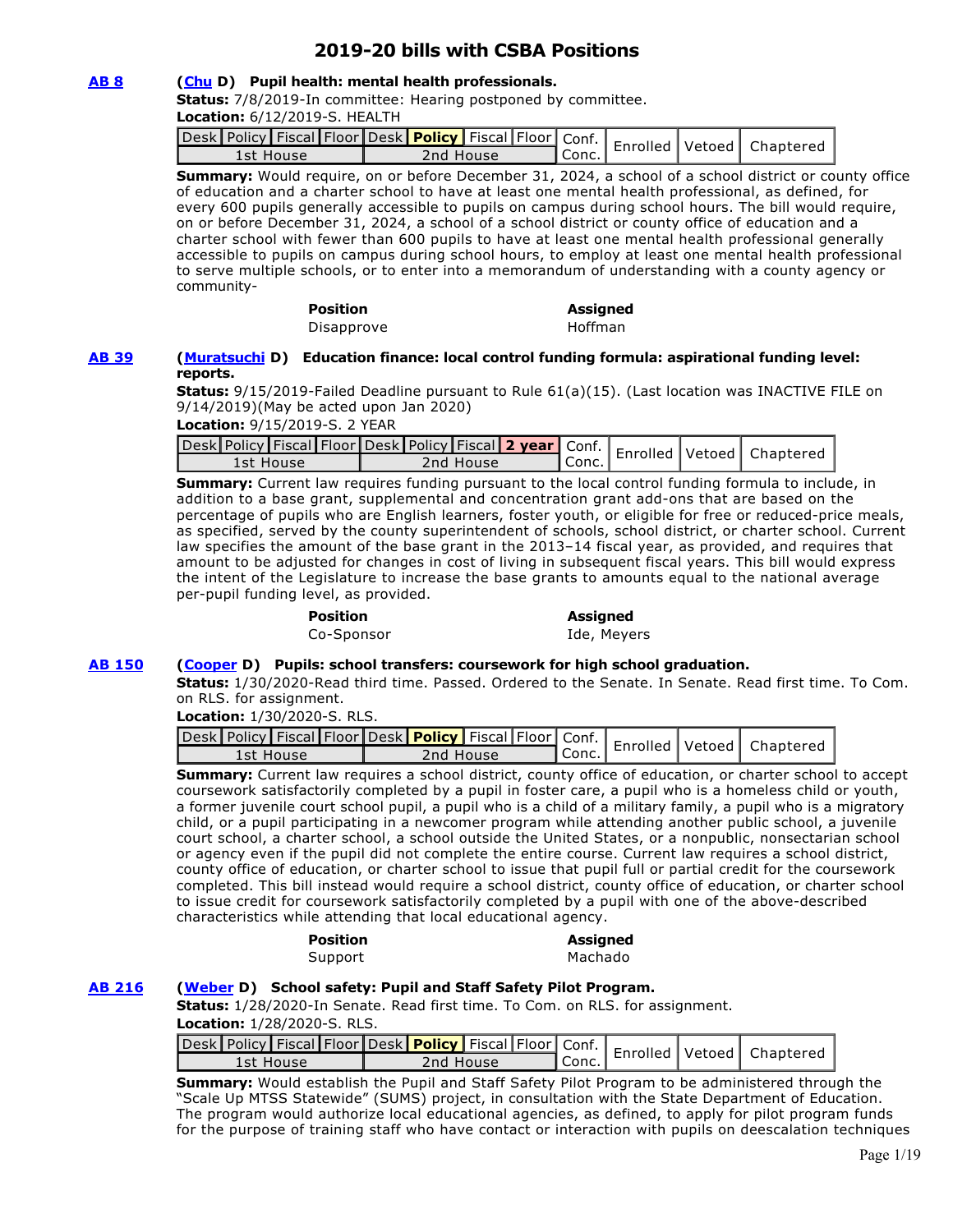and alternatives to physical restraint and seclusion of pupils. The bill would require a local educational agency that provides training pursuant to the pilot program to report on the training to the administrator of the SUMS project and the Superintendent of Public Instruction, as specified.

#### **Position Assigned**  Approve Hoffman

### **[AB 236](http://ctweb.capitoltrack.com/public/publishbillinfo.aspx?bi=oKWgVRmj8gUixxBMmClxQZ4Uxu6zbVWNq4G1zKJfD16P%2F4IIsNfLrlIGQF5a%2BxdK) [\(Garcia, Eduardo](https://a56.asmdc.org/) D) Special education programs: Family Empowerment Centers on Disability.**

**Status:** 8/30/2019-Failed Deadline pursuant to Rule 61(a)(12). (Last location was APPR. SUSPENSE FILE on 7/1/2019)(May be acted upon Jan 2020)

|  |  |  |  |  | Conf.   Enrolled   Vetoed   Chapter 1994   Conf.   Enrolled   Vetoed   Chapter 1994   Manuel   Chapter 1994   Conc.   Enrolled   Vetoed   Chapter 1994   Manuel   Conc.   Enrolled   Vetoed   Chapter 1994   Conc.   Conc. |
|--|--|--|--|--|----------------------------------------------------------------------------------------------------------------------------------------------------------------------------------------------------------------------------|
|  |  |  |  |  |                                                                                                                                                                                                                            |

**Summary:** Would revise and recast provisions related to Family Empowerment Centers on Disability, including requiring the State Department of Education to give priority to grant applicants in those of the 32 regions in the state that do not have a center, increasing the minimum base rate for each center awarded a grant from \$150,000 to \$237,000 commencing with the start of the fiscal year after a center has been established in each of the 32 regions, and, commencing with the 2022–23 fiscal year, providing for an annual cost-of-living adjustment of the grant amount, as specified. The bill would also increase the base amount to be made available annually to the council from \$150,000 to \$237,000.

| <b>Position</b> | <b>Assigned</b> |
|-----------------|-----------------|
| Support         | Hoffman         |

# **[AB 276](http://ctweb.capitoltrack.com/public/publishbillinfo.aspx?bi=FqvcjipsAgg2q5KdmvYySYcMDLpZXU00WSZgeSIPCwpN0XgIfWbA13XH32Ecg%2BhV) [\(Friedman](https://a43.asmdc.org/) D) Pupil safety: parental notification: firearm safety laws.**

**Status:** 1/28/2020-In Senate. Read first time. To Com. on RLS. for assignment. **Location:** 1/28/2020-S. RLS.

| 1st House | 2nd House | ' Conc. . |  |  |
|-----------|-----------|-----------|--|--|

**Summary:** Would require a school district, county office of education, and charter school to inform parents and guardians of pupils at the beginning of the first semester or quarter of the regular school term of California's child access prevention laws and laws relating to the safe storage of firearms, as specified.

| <b>Position</b> |  |
|-----------------|--|
| Support if      |  |
| Amended         |  |

#### **Position Assigned**  Hoffman

# **[AB 331](http://ctweb.capitoltrack.com/public/publishbillinfo.aspx?bi=XlDYqy34oxMq7Ngks1qOFa%2FR01uhAp1dFb%2BRIBuQU%2FpQLwZiyjRseMcPh6KFRbXP) [\(Medina](https://a61.asmdc.org/) D) Pupil instruction: high school graduation requirements: ethnic studies.**

**Status:** 8/30/2019-Failed Deadline pursuant to Rule 61(a)(12). (Last location was APPR. SUSPENSE FILE on 8/12/2019)(May be acted upon Jan 2020)

**Location:** 8/30/2019-S. 2 YEAR

| Jesk Policy Fiscal Floor Desk   Policy 2 year   Floor   Conf.   Enrolled   Vetoed   Chapterer |           |           |  |  |
|-----------------------------------------------------------------------------------------------|-----------|-----------|--|--|
| 1st House                                                                                     | 2nd House | ¶ Conc. . |  |  |

**Summary:** Would expressly include pupils enrolled in a charter school, as being subject to the high school graduation requirements. The bill would add the completion of a one-semester course in ethnic studies based on the model curriculum in ethnic studies developed by the Instructional Quality Commission, to the high school graduation requirements commencing with the 2024–25 school year. The bill would authorize local educational agencies, including charter schools, to require a full-year course in ethnic studies at their discretion, as specified.

**Position Assigned** 

Support if

Machado

Amended

# **[AB 428](http://ctweb.capitoltrack.com/public/publishbillinfo.aspx?bi=JCFDqQLnwZRj8Er27Xp2q%2Fa28kqL5%2FMRAH%2F147%2BfextjgXCPkG7%2BsqJ9Iwcs56Qx) [\(Medina](https://a61.asmdc.org/) D) Special education funding.**

**Status:** 8/30/2019-Failed Deadline pursuant to Rule 61(a)(12). (Last location was APPR. SUSPENSE FILE on 6/24/2019)(May be acted upon Jan 2020)

|  | <b>Location:</b> 8/30/2019-S. 2 YEAR |  |
|--|--------------------------------------|--|
|--|--------------------------------------|--|

|           |  |  |           |         |  | Jesk Policy Fiscal Floor Desk Policy 2 year Floor Conf.   Enrolled Vetoed   Chaptered ' |
|-----------|--|--|-----------|---------|--|-----------------------------------------------------------------------------------------|
| 1st House |  |  | 2nd House | l Conc. |  |                                                                                         |

**Summary:** Current law requires the Superintendent of Public Instruction to determine the amount of funding to be provided for each special education local plan area in accordance with specified calculations. Current law requires the Superintendent, for the 2013–14 fiscal year, to compute an equalization adjustment for each special education local plan area for purposes of increasing the funding rates for special education local plan areas with funding rates below the 90th percentile, as specified. This bill would increase that percentile to the 95th percentile and would require the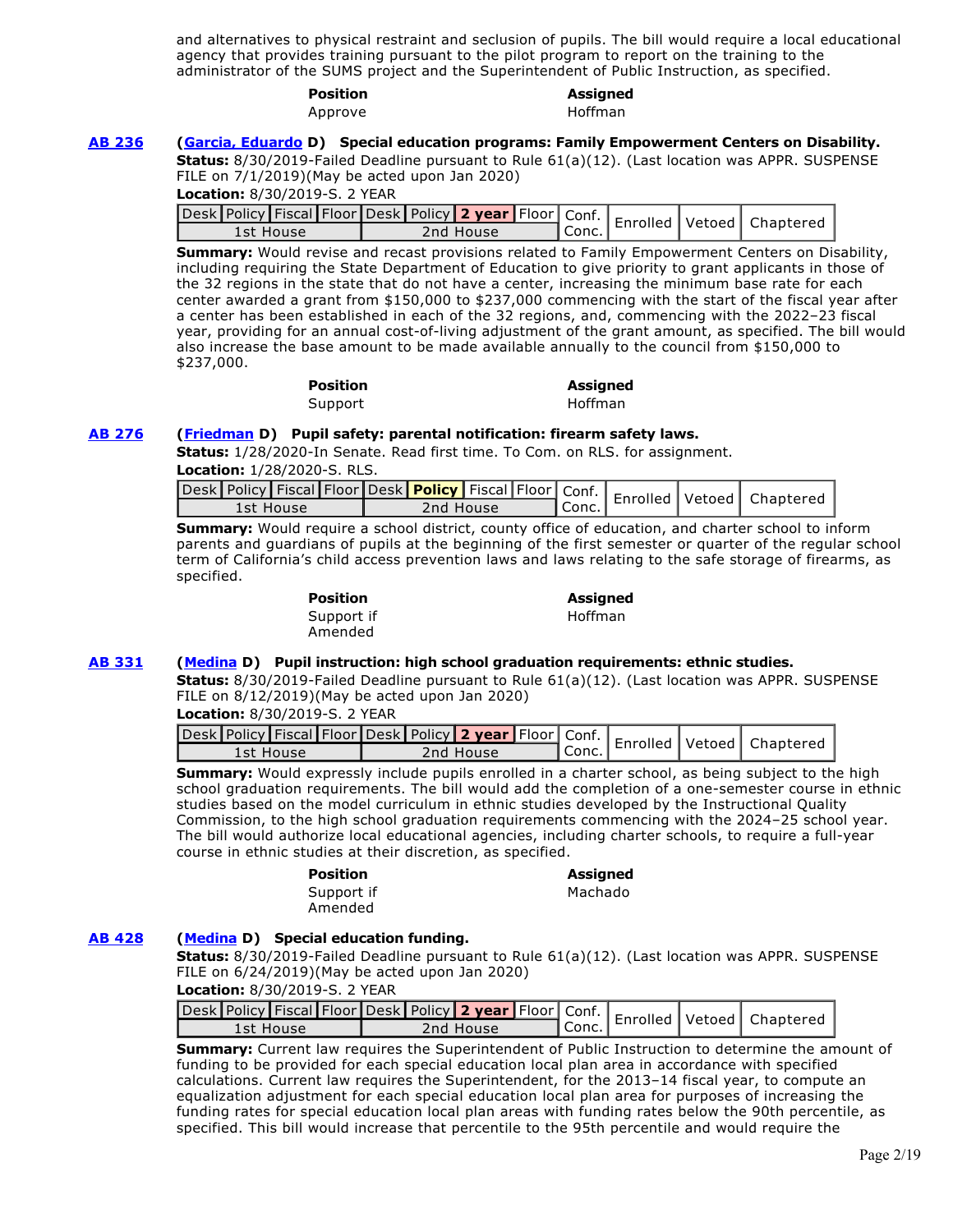Superintendent to compute that equalization adjustment commencing with the first fiscal year after funds are apportioned pursuant to a specified formula and for each fiscal year thereafter in which an equalization appropriation is made, as specified.

#### **Position Assigned**

Co-Sponsor Hoffman

### **[AB 479](http://ctweb.capitoltrack.com/public/publishbillinfo.aspx?bi=iwzRhRadIIZKxLOmShijp1zr9auD%2FzK4TtBIM8Mpups5yYWU%2B%2FcTL8soFA6X%2BSbg) [\(Nazarian](https://a46.asmdc.org/) D) School meals: plant-based food and milk options: California School Plant-Based Food and Beverage Program.**

**Status:** 8/30/2019-Failed Deadline pursuant to Rule 61(a)(12). (Last location was APPR. on 7/3/2019) (May be acted upon Jan 2020)

**Location:** 8/30/2019-S. 2 YEAR

| Jesk Policy Fiscal Floor Desk Policy 2 year Floor Conf.   Enrolled Vetoed   Chapterer |  |           |           |  |  |
|---------------------------------------------------------------------------------------|--|-----------|-----------|--|--|
| 1st House                                                                             |  | 2nd House | I Conc. l |  |  |

**Summary:** Would establish within the State Department of Education the California School Plant-Based Food and Beverage Program. The bill would authorize a local educational agency, as defined, to apply for funding, upon appropriation by the Legislature, for reimbursement of up to \$0.20 per meal for meals that include a plant-based food option, as defined, or up to \$0.10 per meal for meals that include a plant-based milk option, as defined, or both. The bill would require the department to make additional one-time payments of up to \$1,000, as specified, on a first-come-first-served basis to local educational agencies that receive meal reimbursement pursuant to the bill's provisions.

| <b>Position</b> | <b>Assigned</b> |
|-----------------|-----------------|
| Support         | Ide             |

# **[AB 843](http://ctweb.capitoltrack.com/public/publishbillinfo.aspx?bi=3rcPtfa5VkJVWOJNNjfeyfxJKXtsF6RnUl%2FforNyKiYOyt43ROUKdYJNe8Ov7s3x) [\(Rodriguez](https://a52.asmdc.org/) D) Student financial aid: Assumption Program of Loans for Education.**

**Status:** 7/10/2019-Failed Deadline pursuant to Rule 61(a)(10). (Last location was ED. on 6/6/2019) (May be acted upon Jan 2020)

**Location:** 7/10/2019-S. 2 YEAR

| Jesk Policy Fiscal Floor Desk 2 year Fiscal Floor Conf.   Enrolled   Vetoed   Chaptered ' |           |       |  |  |
|-------------------------------------------------------------------------------------------|-----------|-------|--|--|
| Tst House                                                                                 | Znd House | Conc. |  |  |

**Summary:** Would repeal the additional loan assumption benefits that rely on API rankings, and instead, upon an appropriation by the Legislature for this purpose, provide additional loan assumption benefits of an unspecified amount to a person who holds a credential appropriate for teaching, and who teaches, mathematics, science, special education, bilingual education, or career technical education in a school district that is determined to be in need of differentiated assistance, as specified. The bill would provide that if a program participant is unable to complete a school year of teaching, that year may still be counted as completed for purposes of the program in specified circumstances. The bill would express the intent of the Legislature to restore the funding for the Assumption Program of Loans for Education to its 2011–12 fiscal year level. This bill contains other existing laws.

| <b>Position</b> | Assio |
|-----------------|-------|
| Support         | Staff |

**Position Assigned** 

# **[AB 875](http://ctweb.capitoltrack.com/public/publishbillinfo.aspx?bi=lvTQibXaTUe4qM8b3tB740MVlzL0QfG8bFPW12fWBLfY2YF1EL4M0IZWn87XtiBK) [\(Wicks](https://a15.asmdc.org/) D) Pupil health: in-school support services.**

**Status:** 7/10/2019-Failed Deadline pursuant to Rule 61(a)(10). (Last location was ED. on 5/29/2019) (May be acted upon Jan 2020)

| Jesk Policy Fiscal Floor Desk 2 year Fiscal Floor Conf.   Enrolled   Vetoed   Chaptere |           |         |  |  |
|----------------------------------------------------------------------------------------|-----------|---------|--|--|
| 1st House                                                                              | 2nd House | l Conc. |  |  |

**Summary:** The Healthy Start Support Services for Children Act establishes the Healthy Start Support Services for Children Program Council, specifies the members of the council, and provides for the duties of the council, which include assisting a local educational agency or consortium with local technical assistance, as provided. The act authorizes a local educational agency or consortium to contract with other entities, including county agencies and private nonprofit organizations or private partners, to provide services to pupils and their families. This bill would revise the list of entities that qualify for a grant and the eligibility criteria for a grant, as provided. The bill would rename the council to the Healthy Start Support Services for Children Initiative Council and would revise its membership.

| <b>Position</b> | <b>Assigned</b> |
|-----------------|-----------------|
| Support if      | Hoffman         |
| Amended         |                 |

# **[AB 898](http://ctweb.capitoltrack.com/public/publishbillinfo.aspx?bi=En0ZLtdNeO9KxUBRlTdAGDUygNuJ5FmM6sEDZqy4enwt8EcyRjJyimVf0cXHcZXG) [\(Wicks](https://a15.asmdc.org/) D) Early and Periodic Screening, Diagnostic, and Treatment services: behavioral health.**

**Status:** 8/30/2019-Failed Deadline pursuant to Rule 61(a)(12). (Last location was APPR. SUSPENSE FILE on 6/24/2019)(May be acted upon Jan 2020)

**Location:** 8/30/2019-S. 2 YEAR

| cesk Policy Fiscal Floor Desk Policy 2 year Floor Conf.   Enrolled Vetoed   Chaptere |           |           |  |  |
|--------------------------------------------------------------------------------------|-----------|-----------|--|--|
| 1st House                                                                            | 2nd House | l Conc. I |  |  |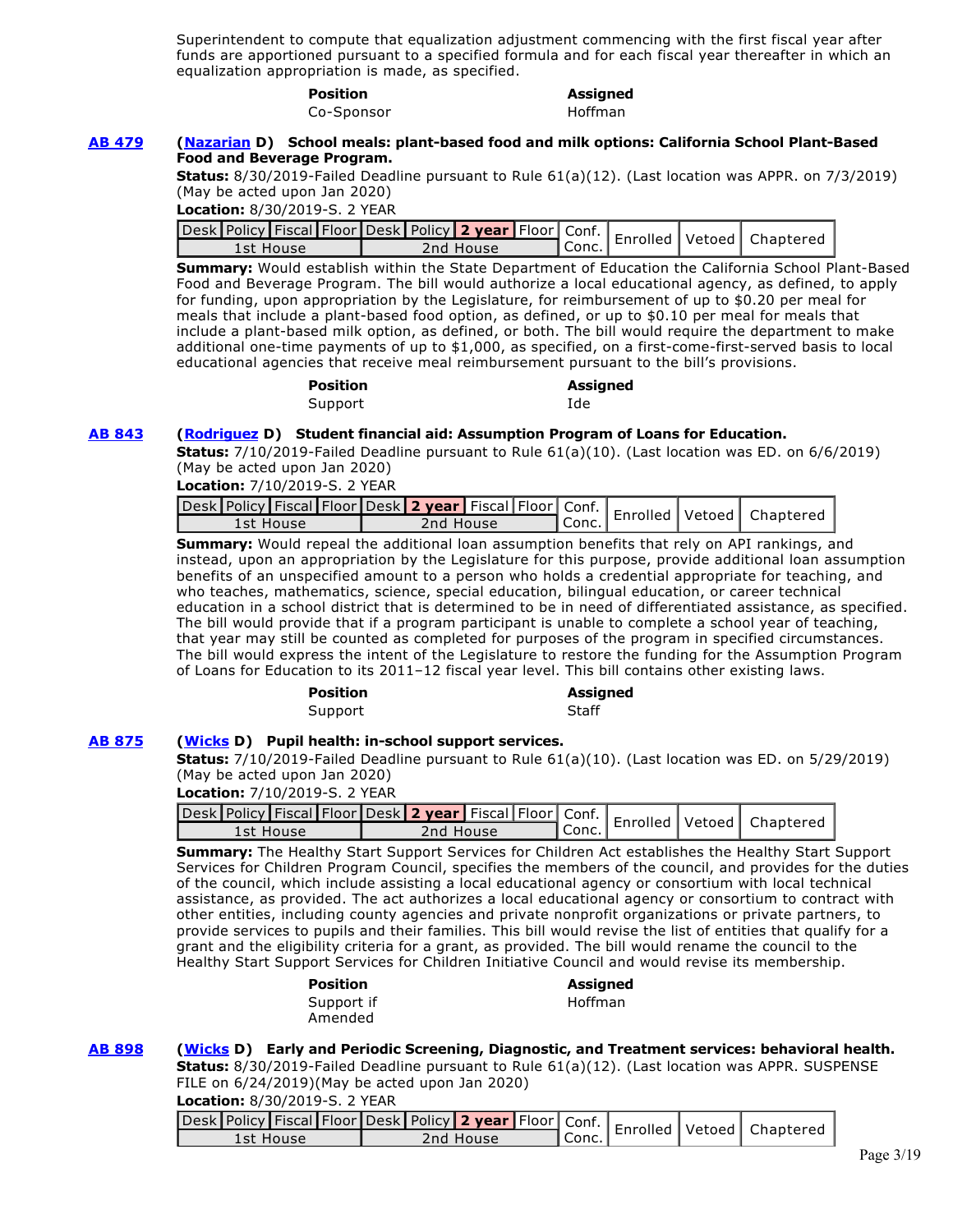**Summary:** Would require the California Health and Human Services Agency, under the oversight of the Secretary of California Health and Human Services or their designee, to convene, by March 30, 2020, and monthly thereafter, the Children's Behavioral Health Action Team, which would consist of no fewer than 30 individuals, including the Director of Health Care Services, Director of Social Services, the Director of Managed Health Care, and representatives from community-based behavioral health agencies, to maximize the Medi-Cal program's investment in the social, emotional, and developmental health and well-being of children in California who receive health care through the Medi-Cal program.

# **Position Assigned**

Approve **Hoffman** 

**[AB 901](http://ctweb.capitoltrack.com/public/publishbillinfo.aspx?bi=RghHbWpPcEieich4rkf9E6HxWWAW90c%2BAE9rQuVZxF5Th%2Ba5963Qeft2TX1%2FyBU4) [\(Gipson](https://a64.asmdc.org/) D) Juveniles.**

**Status:** 3/18/2020-In committee: Hearing postponed by committee.

**Location:** 2/29/2020-S. ED.

| vesk Policy   Fiscal   Floor Desk   Policy   Fiscal   Floor   Conf.   Enrolled   Vetoed   Chaptered |           |        |  |  |
|-----------------------------------------------------------------------------------------------------|-----------|--------|--|--|
| 1st House                                                                                           | 2nd House | ¶Conc. |  |  |

**Summary:** In a county that has not elected to participate in a truancy mediation program, current law authorizes the county superintendent of schools to petition the juvenile court on behalf of a pupil for proper disposition of a case. In a county that has not established a school attendance review board, existing law authorizes the school district to notify the district attorney or probation officer, as specified, that available community resources cannot resolve the problem of truancy or insubordination. This bill would repeal the authority of the county superintendent of schools to petition the juvenile court on behalf of a pupil, as described above, in a county that has not elected to participate in a truancy mediation program.

| Position | <b>Assigne</b> |
|----------|----------------|
| Oppose   | Hoffman        |

**Position Assigned** 

### **[AB 908](http://ctweb.capitoltrack.com/public/publishbillinfo.aspx?bi=d34F9gfvRnv8hT2Qhnz2tOcuaf%2FeJkKMFz9VNtstGeVu82Ps74IvHdS82RpI9ejo) [\(O'Donnell](https://a70.asmdc.org/) D) Pupil assessments: interim assessments and formative assessment tools.**

**Status:** 1/28/2020-In Senate. Read first time. To Com. on RLS. for assignment.

| <b>Location:</b> 1/28/2020-S. RLS. |  |
|------------------------------------|--|
|                                    |  |

| -esk Policy <mark>  Fiscal   Floor   Desk <b>  Policy  </b> Fiscal   Floor  </mark> Conf.   Enrolled   Vetoed   Chaptere |           |         |  |  |
|--------------------------------------------------------------------------------------------------------------------------|-----------|---------|--|--|
| 1st House                                                                                                                | 2nd House | l Conc. |  |  |

**Summary:** Current law requires the State Department of Education to acquire, and offer at no cost to local educational agencies, interim and formative assessment tools for kindergarten and grades 1 to 12, inclusive, as provided through membership in that consortium. Current law requires the interim assessments to be designed to provide timely feedback to teachers that they may use to continually adjust instruction to improve pupil learning. This bill would require formative assessment tools offered pursuant to those provisions to also be designed to provide timely feedback to teachers that they may use to continually adjust instruction to improve pupil learning.

# **Position Assigned**

Support Machado

# **[AB 1623](http://ctweb.capitoltrack.com/public/publishbillinfo.aspx?bi=qKwPcXN0HuWaC4%2BNyCNYNG15m8vtuR99DFzVeugbT%2BZskKAjopB%2FxG9uHAIbaAz5) [\(Rivas, Robert](https://a30.asmdc.org/)  D) Teaching credential: teacher recruitment: Golden State Teacher Grant Program.**

**Status:** 7/10/2019-Failed Deadline pursuant to Rule 61(a)(10). (Last location was ED. on 6/12/2019) (May be acted upon Jan 2020)

**Location:** 7/10/2019-S. 2 YEAR

| Jesk Policy Fiscal Floor Desk 2 year Fiscal Floor Conf.   Enrolled Vetoed   Chapterer |  |           |  |         |  |  |
|---------------------------------------------------------------------------------------|--|-----------|--|---------|--|--|
| 1st House                                                                             |  | 2nd House |  | l Conc. |  |  |
|                                                                                       |  |           |  |         |  |  |

**Summary:** Would, subject to an appropriation of moneys by the Legislature, would establish the Golden State Teacher Grant Program under the administration of the commission to provide a grant to each student enrolled in an approved teacher credentialing program who commits to working in a highneed field, as defined, for 4 years after the student receives a preliminary teaching credential. The bill would require a grant recipient to agree to repay the grant to the state in specified circumstances.

# **Position Assigned**  Support Staff

# **[AB 1834](http://ctweb.capitoltrack.com/public/publishbillinfo.aspx?bi=qur0uYvVEIwKMmT29zWxt9u%2FowsNvdfofr%2FQFkLp70DElb9K3z%2BfVREOJgxVz6jz) [\(Weber](https://a79.asmdc.org/) D) Education finance: local control funding formula: supplemental and concentration grants.**

**Status:** 1/17/2020-Referred to Com. on ED.

**Location:** 1/17/2020-A. ED.

|           | wesk Policy   Fiscal   Floor   Desk   Policy   Fiscal   Floor   Conf.   Enrolled   Vetoed   Chaptere |         |  |  |
|-----------|------------------------------------------------------------------------------------------------------|---------|--|--|
| 1st House | 2nd House                                                                                            | ' Conc. |  |  |

**Summary:** Would require the State Department of Education to develop, on or before January 1, 2021, a tracking mechanism for school districts, county offices of education, and charter schools to use to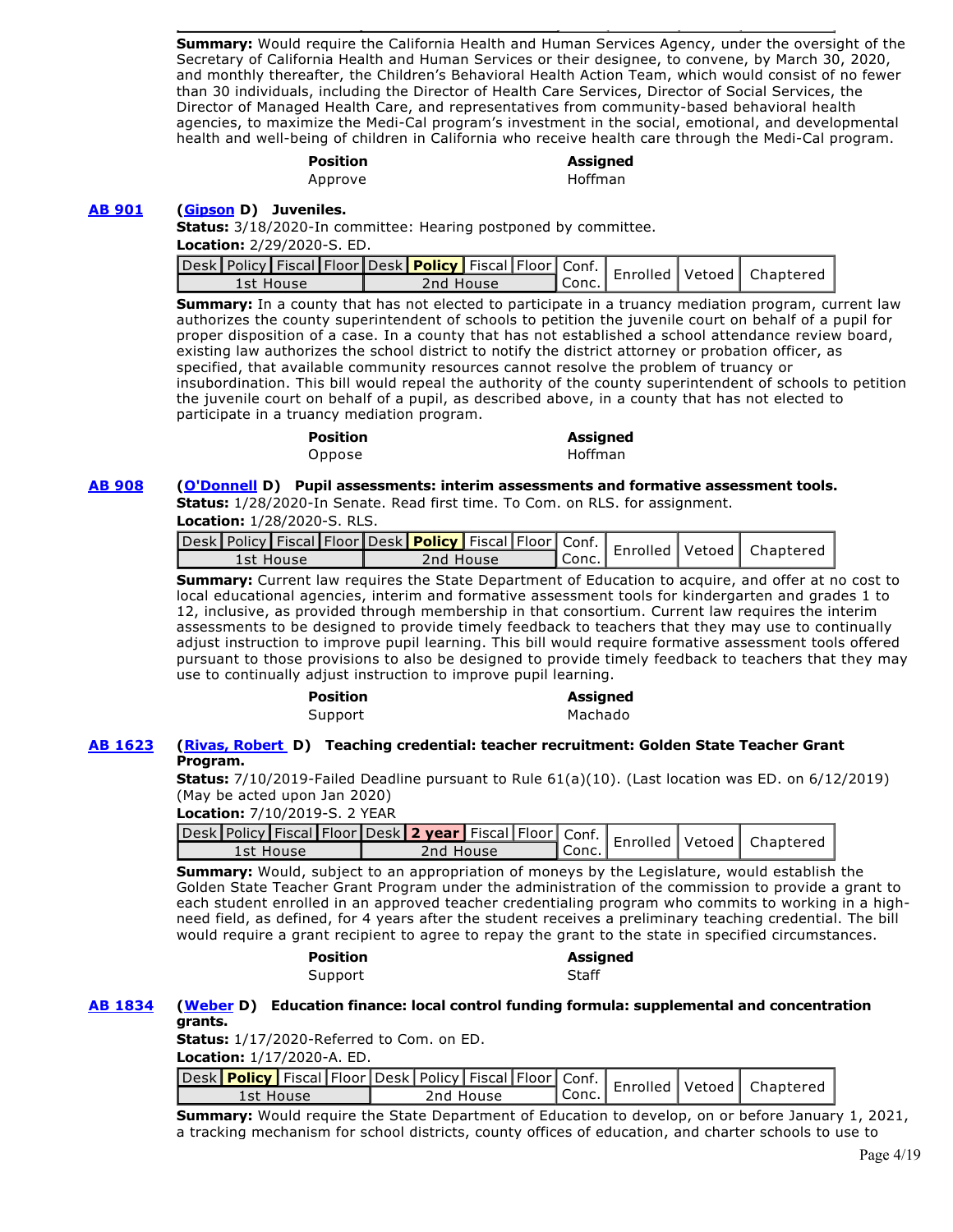report the types of services on which they spend their supplemental and concentration grant funds. The bill would require each local educational agency, commencing July 1, 2021, to annually report to the department the types of services on which it spends its supplemental and concentration grant funds using the tracking mechanism developed by the department.

# **Position Assigned**

Support Machado

### **[AB 1835](http://ctweb.capitoltrack.com/public/publishbillinfo.aspx?bi=xrAJguGBEsF6%2FSqo7p0KtDftVh8hxLGy9WmZhC3Ro%2Bi9vs8QG3zMSCv3Kr1JZSnw) [\(Weber](https://a79.asmdc.org/) D) Education finance: local control funding formula: supplemental and concentration grants.**

**Status:** 1/17/2020-Referred to Com. on ED.

**Location:** 1/17/2020-A. ED.

|           | Jesk Policy   Fiscal Floor Desk   Policy   Fiscal   Floor   Conf.   Enrolled   Vetoed   Chapterer |         |  |  |
|-----------|---------------------------------------------------------------------------------------------------|---------|--|--|
| 1st House | 2nd House                                                                                         | ' Conc. |  |  |

**Summary:** Would require each school district, county office of education, and charter school to identify unspent supplemental and concentration grant funds by annually reconciling and reporting to the department its estimated and actual spending of those moneys. The bill would require unspent funds identified pursuant to these provisions to continue to be required to be expended to increase and improve services for unduplicated pupils, and would require each local educational agency to report the amounts of unspent funds identified in its local control and accountability plan.

| <b>Position</b> | <b>Assigned</b> |
|-----------------|-----------------|
| Support         | Machado         |

# **[AB 1838](http://ctweb.capitoltrack.com/public/publishbillinfo.aspx?bi=Ep4CdR%2BVDc%2BlpyQt0Gt9KOkPILVWBNHoKE%2BnIaudVphpHi05Dj0fxTA1WW9o5AUh) [\(Chu](https://a25.asmdc.org/) D) Pupil attendance: excused absences: behavioral health.**

**Status:** 1/17/2020-Referred to Com. on ED.

**Location:** 1/17/2020-A. ED.

| Jesk Policy   Fiscal Floor   Desk   Policy   Fiscal   Floor   Conf.   Enrolled   Vetoed   Chapterer<br>1st House | 2nd House | ' Conc. |  |  |
|------------------------------------------------------------------------------------------------------------------|-----------|---------|--|--|

**Summary:** Current law, notwithstanding the requirement that each person between 6 and 18 years of age who is not otherwise exempted is subject to compulsory full-time education, requires a pupil to be excused from school for specified types of absences, including, among others, if the absence was due to the pupil's illness or if the absence was for the purpose of having medical, dental, optometrical, or chiropractic services rendered. This bill would include as another type of required excused absence an absence that is due to the behavioral health of the pupil or for the purposes of having behavioral health services rendered.

# **Position Assigned**

Support Hoffman

### **[AB 1849](http://ctweb.capitoltrack.com/public/publishbillinfo.aspx?bi=1T2eTfSD7vlf4o5OJk2GiGQnfNnq7GvYOAPGIDkqhgoPvKHOdo%2FnBZBWVTyRaT%2F8) [\(Low](https://a28.asmdc.org/) D) Pupil attendance: excused absences: mental or behavioral health.**

**Status:** 3/16/2020-In committee: Hearing postponed by committee.

**Location:** 1/17/2020-A. ED.

| Jesk Policy   Fiscal Floor Desk   Policy   Fiscal   Floor   Conf.   Enrolled   Vetoed   Chapterer |           |         |  |  |
|---------------------------------------------------------------------------------------------------|-----------|---------|--|--|
| 1st House                                                                                         | 2nd House | ' Conc. |  |  |

**Summary:** Current law, notwithstanding the requirement that each person between 6 and 18 years of age who is not otherwise exempted is subject to compulsory full-time education, requires a pupil to be excused from school for specified types of absences, including, among others, if the absence was due to the pupil's illness. This bill would include as another type of required excused absence an absence that is for the benefit of the mental or behavioral health of the pupil. To the extent that this bill would impose additional duties on local educational entities, the bill would impose a state-mandated local program.

# **Position Assigned**

Support Hoffman

# **[AB 1856](http://ctweb.capitoltrack.com/public/publishbillinfo.aspx?bi=Hq8jBM8H5avIEDt8%2FnzQlnDopLS3scq6yvSxmim1DC0KW7Zy8fiBMxdI7qGGP9M0) [\(Frazier](https://a11.asmdc.org/) D) Pupils with exceptional needs: individualized education programs: emergency safety procedures.**

**Status:** 3/17/2020-In committee: Hearing postponed by committee. **Location:** 1/17/2020-A. ED.

| Sesk Policy   Fiscal Floor Desk   Policy   Fiscal   Floor   Conf.   Enrolled   Vetoed   Chaptered |  |           |       |  |  |
|---------------------------------------------------------------------------------------------------|--|-----------|-------|--|--|
| 1st House                                                                                         |  | 2nd House | Conc. |  |  |

**Summary:** Would require the individualized education program for a pupil with exceptional needs to include a description of the procedures in place to ensure the pupil's safety in an emergency, including any necessary accommodations. The bill would require a local educational agency, as defined, to create and maintain an Inclusive School Emergency Plan and would require that those safety procedures be included in the Inclusive School Emergency Plan for any pupil whose parent provides written consent in compliance with specified federal law. The bill would require a physical copy of the Inclusive School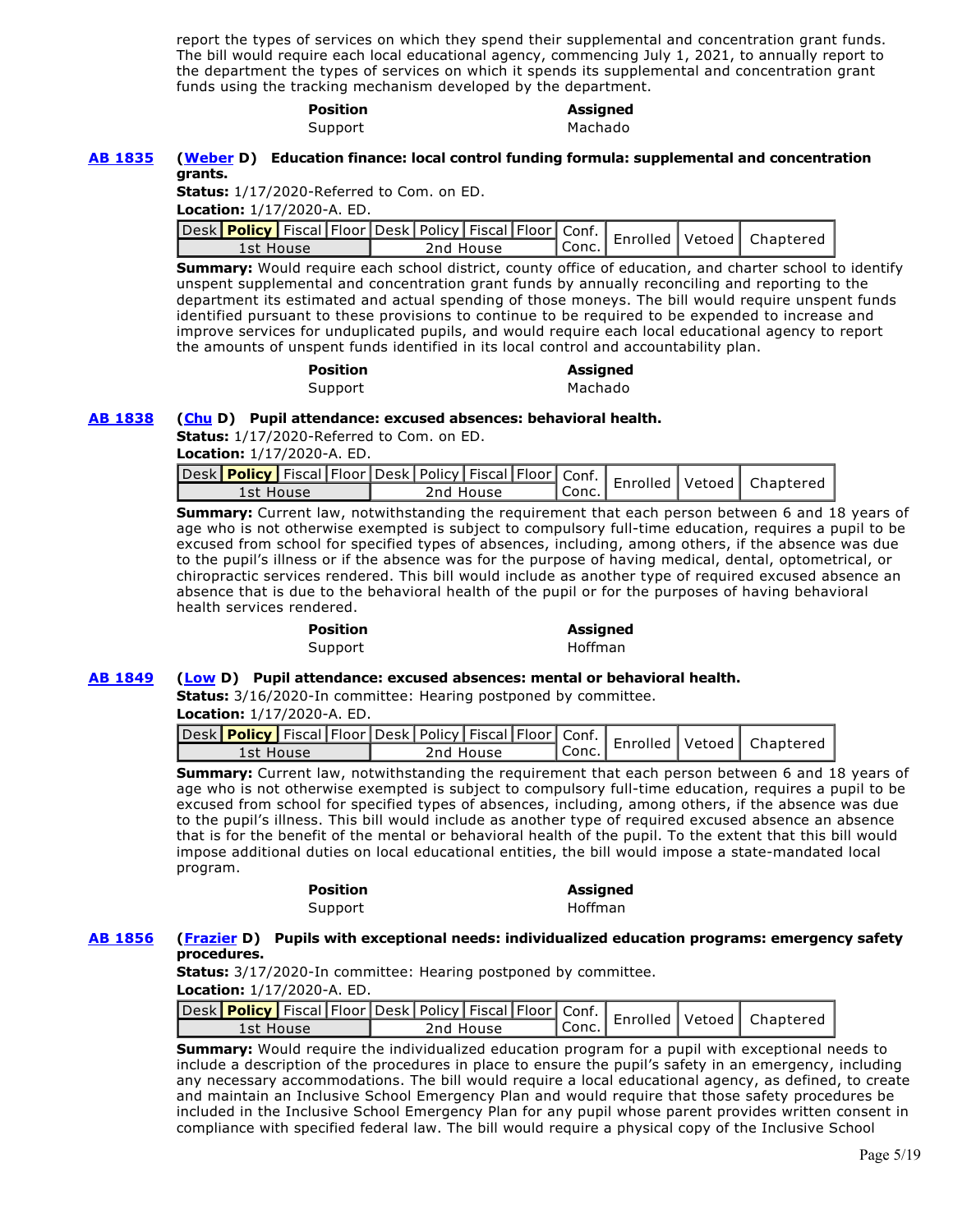Emergency Plan to be kept at every schoolsite under the jurisdiction of the local educational agency and would require the Inclusive School Emergency Plan to be maintained and used in compliance with all applicable state and federal privacy laws.

> **Position Assigned**  Oppose Unless Amended

Hoffman

# **[AB 1913](http://ctweb.capitoltrack.com/public/publishbillinfo.aspx?bi=uBTgN3s%2FzXowTFEeqyvjEGEtINgKeknxWW2Mfq96feaBa36rJIe1HRe6brDBUBWx) [\(Gonzalez](https://a80.asmdc.org/) D) Voter education: high school pupils.**

**Status:** 3/16/2020-In committee: Hearing postponed by committee.

**Location:** 1/17/2020-A. ED.

| Desk Policy Fiscal Floor Desk Policy Fiscal Floor Conf.   Enrolled   Vetoed   Chapterer |  |           |         |  |  |
|-----------------------------------------------------------------------------------------|--|-----------|---------|--|--|
| 1st House                                                                               |  | 2nd House | ' Conc. |  |  |

**Summary:** (1)Current law requires the last 2 full weeks in April and in September to be known as "high school voter education weeks," during which time persons authorized by the county elections official are allowed to register to vote pupils and school personnel on high school campuses.This bill would instead make January and September "high school voter education months."

> **Position Assigned**  Support Machado

### **[AB 1914](http://ctweb.capitoltrack.com/public/publishbillinfo.aspx?bi=JRfK6xo6KdDKVYJ5DPOZVfEKnS9AgOGQwCKsRWVhEQiJRykLEStADWyvTmlc%2BteN) [\(O'Donnell](https://a70.asmdc.org/) D) Special education: inclusive education.**

**Status:** 3/16/2020-In committee: Hearing postponed by committee.

**Location:** 1/17/2020-A. ED.

| Jesk Policy Fiscal Floor Desk Policy Fiscal Floor Conf.   Enrolled Vetoed   Chapterer |           |       |  |  |
|---------------------------------------------------------------------------------------|-----------|-------|--|--|
| 1st House                                                                             | 2nd House | Conc. |  |  |

**Summary:** Would establish the Supporting Inclusive Practices project, to be administered by the State Department of Education through the provision of grant funds, upon appropriation, to departmentdesignated lead local educational agencies, as defined. The bill would require the project to have certain goals, including increasing opportunities for pupils with disabilities to meaningfully participate in general education. The bill would require the department, in awarding grant funds, to prioritize local educational agencies that are identified as not meeting specified standards pursuant to federal and state law. The bill would require a local educational agency that receives a grant to provide the department with specified data. The bill would require, on or before June 30 of each year until any and all funds appropriated for these purposes have been expended, the project to submit a report to the Superintendent of Public Instruction, as provided.

#### **Position Assigned**

Support Hoffman

# **[AB 1933](http://ctweb.capitoltrack.com/public/publishbillinfo.aspx?bi=81RnZ9%2FEfM1LRSviRl6HoEEJBn%2B2B1DuZ8DeQybTmgur2FLnvMlTLZJhSMQI5jE5) [\(Maienschein](https://a77.asmdc.org/) D) Pupil health: sudden cardiac arrest: athletic activities.**

**Status:** 3/16/2020-In committee: Hearing postponed by committee.

**Location:** 2/14/2020-A. ED.

| Jesk Policy   Fiscal Floor   Desk   Policy   Fiscal   Floor   Conf.   Enrolled   Vetoed   Chapterer |           |         |  |  |
|-----------------------------------------------------------------------------------------------------|-----------|---------|--|--|
| 1st House                                                                                           | 2nd House | ' Conc. |  |  |

**Summary:** The Eric Paredes Sudden Cardiac Arrest Prevention Act requires a school, each school year, before a pupil participates in an athletic activity governed by the California Interscholastic Federation, to collect and retain a copy of the sudden cardiac arrest information sheet required by the California Interscholastic Federation for that pupil. The act requires an athletic director, coach, athletic trainer, or authorized person, as defined, to remove from participation a pupil who passes out or faints while participating in or immediately following an athletic activity. This bill would authorize a pupil or the pupil's parent or guardian to request the administration of an electrocardiogram as part of the pupil's evaluation for purposes of being permitted to return to participate in an athletic activity. The bill would require that an electrocardiogram for this purpose be administered by a health care professional whose scope of practice includes the administration and interpretation of electrocardiograms and pursuant to current consensus guidelines for the interpretation of electrocardiograms, as provided.

| <b>Position</b> | <b>Assigned</b> |
|-----------------|-----------------|
| Approve         | Machado         |

# **[AB 1982](http://ctweb.capitoltrack.com/public/publishbillinfo.aspx?bi=UVlY0aK8%2BKzwjeaRica3ni0hVRRVSf%2FeiGPr1enYBfvTBjqm79eJWNQ9bbgk24HZ) [\(Cunningham](https://ad35.asmrc.org/) R) Teacher credentialing: basic skills proficiency test: exemption.**

**Status:** 3/16/2020-In committee: Hearing postponed by committee.

| <b>Location:</b> 2/6/2020-A. ED. |  |  |
|----------------------------------|--|--|
|                                  |  |  |

|           |  |           |  |       |  | Jesk Policy   Fiscal Floor Desk   Policy   Fiscal   Floor   Conf.   Enrolled   Vetoed   Chapterer |
|-----------|--|-----------|--|-------|--|---------------------------------------------------------------------------------------------------|
| 1st House |  | 2nd House |  | Conc. |  |                                                                                                   |

**Summary:** Current law prohibits the Commission on Teacher Credentialing from issuing initially a credential, permit, certificate, or renewal of an emergency credential to a person to serve in the public schools unless the person has demonstrated proficiency in basic reading, writing, and mathematics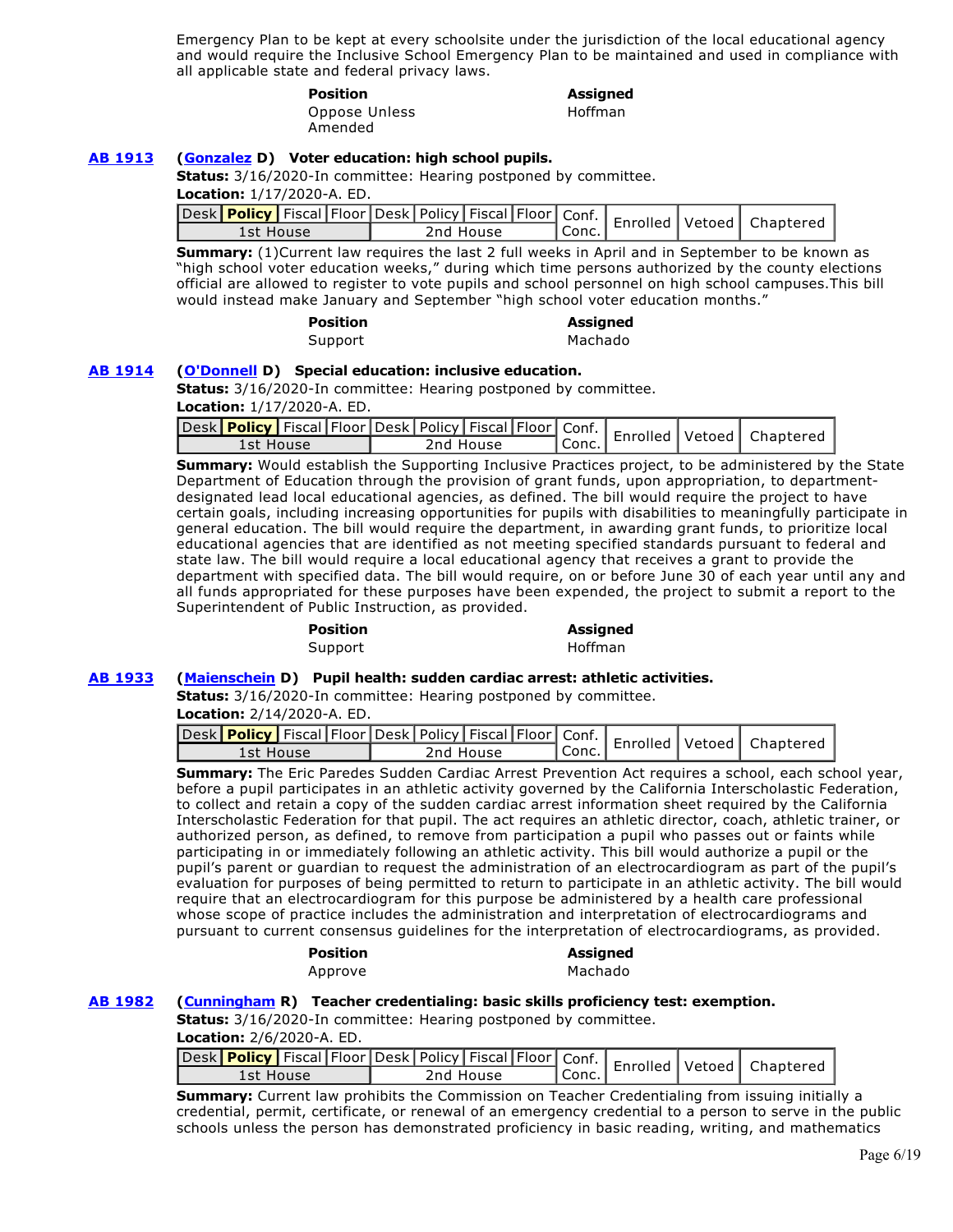skills in the English language by passing the state basic skills proficiency test. Current law exempts specified applicants from this basic skills proficiency test requirement, including, among others, out-ofstate teachers who have passed a basic skills exam in another state and eminence credential applicants who have achieved eminence in a field of endeavor taught or service practiced in the public schools of California. This bill would exempt from the basic skills proficiency test requirement an applicant who earns at least a letter grade of B in qualifying coursework, as defined, determined by a credential preparation program to sufficiently serve as an alternative indicator of the basic skills proficiency test requirement.

# **Position Assigned**

# Support and Ide, Meyers, **Staff**

## **[AB 1995](http://ctweb.capitoltrack.com/public/publishbillinfo.aspx?bi=q1tHbnZL%2BztK7QhMcKx4U5yOtrSuntojdP39cO9audccUXzA%2BoGrxg%2BmBCtHIJdH) [\(Rivas, Luz](https://a39.asmdc.org/) D) Pupil nutrition: reduced-price meals.**

**Status:** 3/16/2020-In committee: Hearing postponed by committee. **Location:** 2/6/2020-A. ED.

| Jesk Policy Fiscal Floor Desk Policy Fiscal Floor Conf.   Enrolled Vetoed   Chapterer |           |       |  |  |
|---------------------------------------------------------------------------------------|-----------|-------|--|--|
| 1st House                                                                             | 2nd House | Conc. |  |  |

**Summary:** Would require a school district or county superintendent of schools maintaining a kindergarten or any of grades 1 to 12, inclusive, to provide a pupil, eligible to receive a reduced-priced meal, that meal free of charge. By creating a new duty on a school district or a county superintendent of schools, the bill would create a state-mandated program. To comply with the above, the bill would authorize a school district or county office of education to use funds made available through any federal, to the extent allowed, or state program relating to the provision of meals to pupils, as provided.

| <b>Position</b> | Assigned |
|-----------------|----------|
| Oppose Unless   | Ide.     |
| Amended         |          |

# **[AB 2018](http://ctweb.capitoltrack.com/public/publishbillinfo.aspx?bi=4mJhKK4EROiqX3Vy8JIwAeqo58YOvN%2F8JyTk5c9wtuIoPb7EPhEesDlO0jsDUKtv) [\(Gabriel](https://a45.asmdc.org/) D) Pupil mental health: model referral protocols.**

**Status:** 3/17/2020-In committee: Hearing postponed by committee.

**Location:** 2/14/2020-A. ED.

| Jesk Policy   Fiscal Floor Desk   Policy   Fiscal   Floor   Conf.   Enrolled   Vetoed   Chapterer |  |           |           |  |  |
|---------------------------------------------------------------------------------------------------|--|-----------|-----------|--|--|
| 1st House                                                                                         |  | 2nd House | $'$ Conc. |  |  |

**Summary:** Would require the State Department of Education to develop model referral protocols, as provided, for addressing pupil mental health concerns. The bill would require the department to consult with various entities in developing the protocols, including current classroom teachers and administrators. The bill would require the department to post the model referral protocols on its internet website. The bill would make these provisions contingent upon funds being appropriated for its purpose in the annual Budget Act or other legislation, or state, federal, or private funds being allocated for this purpose.

| <b>Position</b> | <b>Assigned</b> |
|-----------------|-----------------|
| Support         | Hoffman         |

# **[AB 2034](http://ctweb.capitoltrack.com/public/publishbillinfo.aspx?bi=gk2HL4bzOsfy97JfiH3s9Lb5%2BQ%2F7ZRwx4RjrT2SDjedNT1rJ%2FT4Jx6kHsuiHRf3%2F) [\(Dahle, Megan](https://ad01.asmrc.org/) R) School districts: frontier school district.**

**Status:** 3/16/2020-In committee: Hearing postponed by committee.

**Location:** 2/14/2020-A. ED.

| Desk Policy Fiscal Floor Desk Policy Fiscal Floor Conf.   Enrolled Vetoed   Chaptered |  |  |  |           |  |  |         |  |  |  |
|---------------------------------------------------------------------------------------|--|--|--|-----------|--|--|---------|--|--|--|
|                                                                                       |  |  |  |           |  |  |         |  |  |  |
| 1st House                                                                             |  |  |  | 2nd House |  |  | ' Conc. |  |  |  |
|                                                                                       |  |  |  |           |  |  |         |  |  |  |

**Summary:** Current law establishes the Education Code and sets forth general provisions, rules of construction, and definitions that govern its construction.This bill, for purposes of the Education Code, would define "frontier school district" to mean a school district that meets certain attendance or population criteria.

Support Hoffman

# **Position Assigned**

### **[AB 2056](http://ctweb.capitoltrack.com/public/publishbillinfo.aspx?bi=AfKh7zk8F6AExDf50fhABcGTSjW9hpyLIBSScfIPzRCG%2FLUg54Rd6XdqrqlSD6St) [\(Garcia, Eduardo](https://a56.asmdc.org/) D) Special education programs: Family Empowerment Centers on Disability. Status:** 3/16/2020-In committee: Hearing postponed by committee.

**Location:** 2/14/2020-A. ED.

|           |  |  |           |         |  | Jesk Policy Fiscal Floor Desk Policy Fiscal Floor Conf.   Enrolled Vetoed   Chapterer |
|-----------|--|--|-----------|---------|--|---------------------------------------------------------------------------------------|
| 1st House |  |  | 2nd House | ' Conc. |  |                                                                                       |
|           |  |  |           |         |  |                                                                                       |

**Summary:** Would revise and recast the provisions related to Family Empowerment Centers on Disability, including requiring the department to give priority to grant applicants in those of the 32 regions in the state that do not have a center, increasing the minimum base rate for each center awarded a grant from \$150,000 to \$237,000 commencing with the start of the fiscal year after a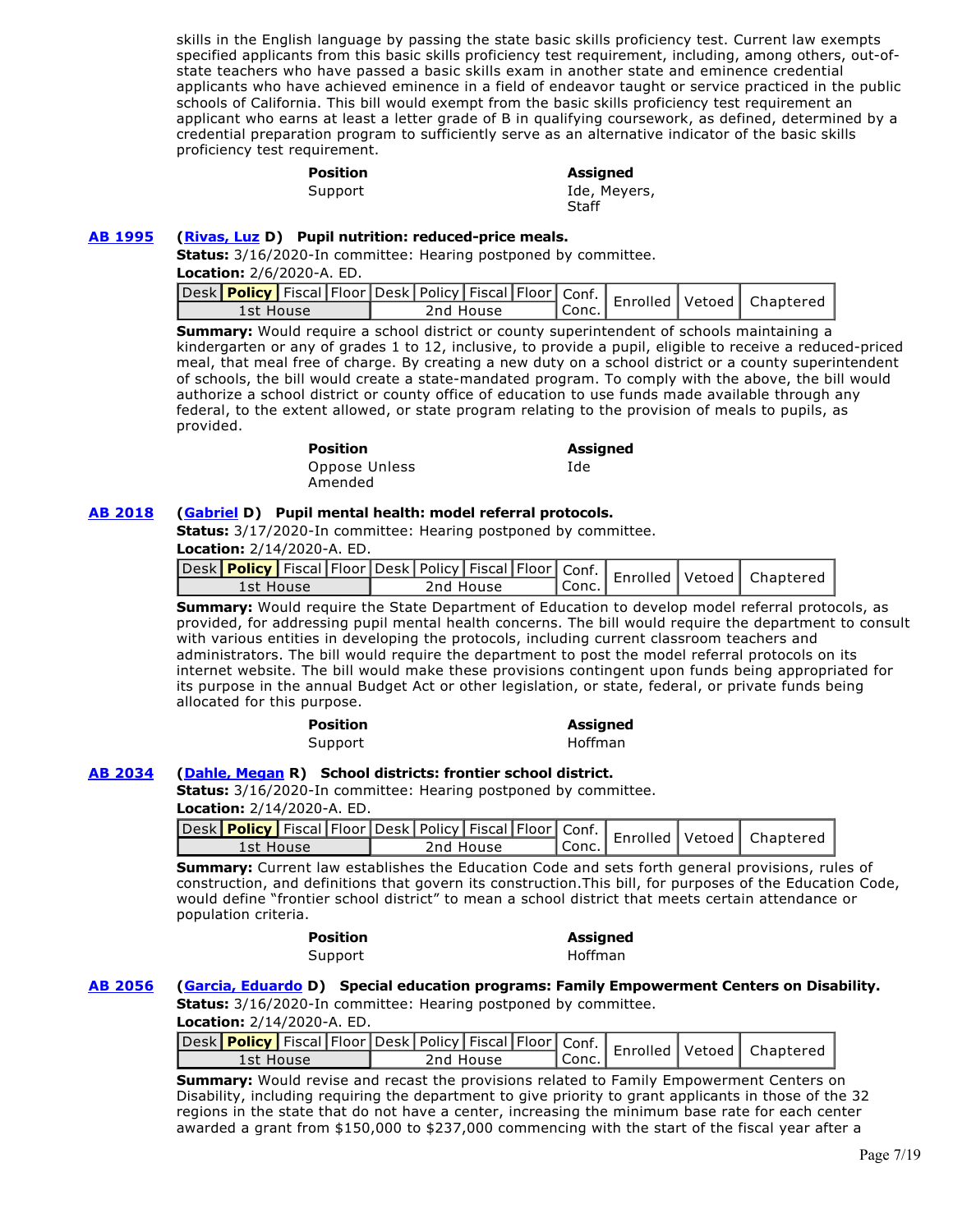center has been established in each of the 32 regions, and, commencing with the 2023–24 fiscal year, providing for an annual cost-of-living adjustment of the grant amount, as specified. The bill would also increase the base amount to be made available annually to the council from \$150,000 to \$237,000.

|  | SITI |  | r<br>п |  |
|--|------|--|--------|--|
|  |      |  |        |  |

# **Position Assigned**

Support Hoffman

### **[AB 2088](http://ctweb.capitoltrack.com/public/publishbillinfo.aspx?bi=ME35nc7utzypZXUrmiFyc%2Bc5oVc2naTsNLL%2BaED0qZY5rrqex6t4telIBpdJF8cc) [\(O'Donnell](https://a70.asmdc.org/) D) Statewide measures: numbering.**

**Status:** 3/16/2020-Re-referred to Com. on RLS. pursuant to Assembly Rule 96. **Location:** 3/16/2020-A. RLS.

|           |  |           |  |         |  | Desk Policy Fiscal Floor Desk Policy Fiscal Floor Conf.   Enrolled Vetoed   Chaptered |
|-----------|--|-----------|--|---------|--|---------------------------------------------------------------------------------------|
| 1st House |  | 2nd House |  | ' Conc. |  |                                                                                       |

**Summary:** Current law requires that statewide measures submitted to the voters be numbered in a continuous sequence, commencing with the number "1," in 10-year cycles.This bill would prohibit the use of the number "13" in that sequence.

| <b>Position</b> | Ass |
|-----------------|-----|
| Support         | Ide |

**Position Assigned** 

### **[AB 2110](http://ctweb.capitoltrack.com/public/publishbillinfo.aspx?bi=y7XRte7l64zW3yYTAZKeeNnQbpewn%2FTR0ZaBcez3QnxxfvjTDWvMSz9C3Ay%2FgzeK) [\(Chu](https://a25.asmdc.org/) D) School safety: hate- and bias-related events.**

**Status:** 3/16/2020-In committee: Hearing postponed by committee.

**Location:** 2/20/2020-A. ED.

|           |  |           |  |         |  | Jesk Policy Fiscal Floor Desk Policy Fiscal Floor Conf.   Enrolled Vetoed   Chaptere |
|-----------|--|-----------|--|---------|--|--------------------------------------------------------------------------------------|
| 1st House |  | 2nd House |  | l Conc. |  |                                                                                      |

**Summary:** Would require the State Department of Education, in consultation with the Department of Justice and relevant experts in the field, including physical, developmental, and intellectual disability experts, mental health experts, and civil rights groups, to create training materials and guidelines on how to prevent, recognize, and respond to hate- and bias-related events in schools, for use in the training of school administrators and staff. The bill would require these training materials and guidelines to be made available on the department's internet website, and would require the department to provide an electronic notification of the availability of the training materials and guidelines to all schools that serve kindergarten or any of grades 1 to 12, inclusive.

| Position      |  |
|---------------|--|
| Oppose Unless |  |
| Amended       |  |

#### **Position Assigned**  Hoffman

### **[AB 2126](http://ctweb.capitoltrack.com/public/publishbillinfo.aspx?bi=H%2B2jPJJOrTnwRhtJpcvMZY9e6YaJ5CbOJiFmrE0RGTN1wOFgVP8%2Bp%2B4%2FVAt4GfWu) [\(O'Donnell](https://a70.asmdc.org/) D) Temporary school closures: notification.**

**Status:** 3/16/2020-In committee: Hearing postponed by committee.

**Location:** 2/20/2020-A. ED.

| Jesk Policy   Fiscal Floor Desk   Policy   Fiscal   Floor   Conf.   Enrolled   Vetoed   Chaptered |           |         |  |  |
|---------------------------------------------------------------------------------------------------|-----------|---------|--|--|
| 1st House                                                                                         | 2nd House | ' Conc. |  |  |

**Summary:** Would require the State Department of Education to develop and implement an internet website and a web-based application for the purpose of collecting information from a county office of education, school district, or charter school about temporary school closures, as specified. The bill would require the department to have the internet website and web-based application operative no later than July 1, 2022. The bill would require a county superintendent of schools, superintendent of a school district, or charter school administrator to notify the department through the internet website or web-based application of all temporary school closures each day the school is closed.

**Position Assigned**  Support Hoffman, Staff

# **[AB 2178](http://ctweb.capitoltrack.com/public/publishbillinfo.aspx?bi=EvF86bUnjriarYd3tpcBgWrItwUh%2BZw1uKQggRjMJJ%2Ftk3nDMp23nREWUAoGQ8%2Be) [\(Levine](https://a10.asmdc.org/) D) Emergency services.**

**Status:** 2/27/2020-Referred to Com. on G.O. **Location:** 2/27/2020-A. G.O.

| Jesk Policy   Fiscal   Floor   Desk   Policy   Fiscal   Floor   Conf.   Enrolled   Vetoed   Chaptere |           |           |  |  |
|------------------------------------------------------------------------------------------------------|-----------|-----------|--|--|
| 1st House                                                                                            | 2nd House | l Conc. I |  |  |

**Summary:** Current law defines the terms "state of emergency" and "local emergency" to mean a duly proclaimed existence of conditions of disaster or of extreme peril to the safety of persons and property within the state caused by, among other things, fire, storm, or riot. This bill would additionally include a deenergization, defined as a planned public safety power shutoff, as specified, within those conditions constituting a state of emergency and a local emergency.

| <b>Position</b> | <b>Assigned</b> |
|-----------------|-----------------|
| Support         | Ide             |

### **[AB 2211](http://ctweb.capitoltrack.com/public/publishbillinfo.aspx?bi=cVDOtge7ycKukuAnXfbGkGAACricWcQZdoDAIj0Vwpxl%2FWVnPygJ0T%2BBPCH9bdPc) [\(Rubio, Blanca](https://a48.asmdc.org/) D) School breakfast: instructional minutes.**

**Status:** 3/16/2020-In committee: Hearing postponed by committee.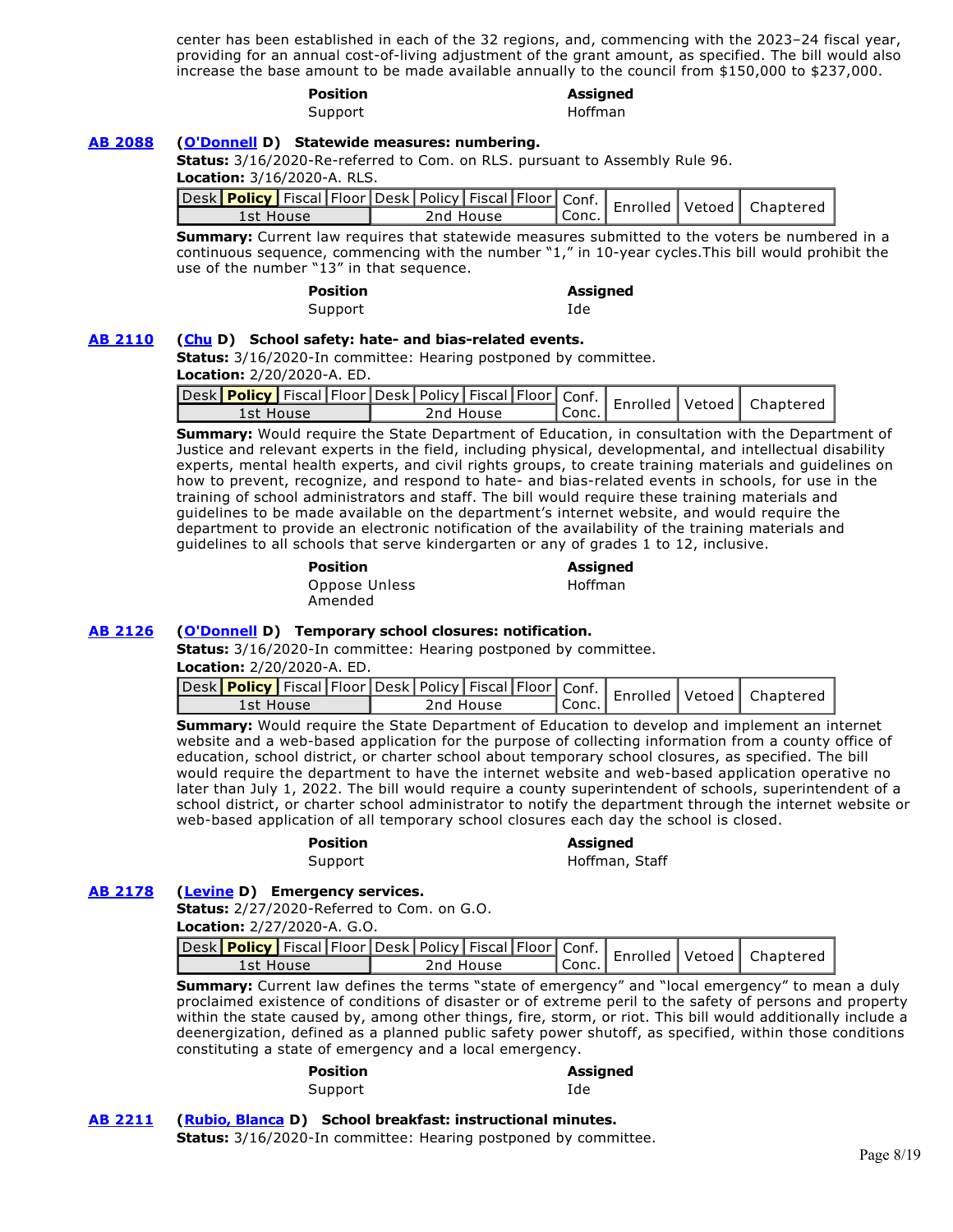|  | Location: 2/20/2020-A. ED. |
|--|----------------------------|
|--|----------------------------|

| and Chapter (Policy   Fiscal   Floor   Desk   Policy   Fiscal   Floor   Conf.   Enrolled   Vetoed   Chaptered |           |         |  |  |
|---------------------------------------------------------------------------------------------------------------|-----------|---------|--|--|
| 1st House                                                                                                     | 2nd House | ' Conc. |  |  |

**Summary:** Would require time spent by a pupil in kindergarten or any of grades 1 to 12, inclusive, consuming breakfast provided through a school breakfast program at a school district, county office of education, or charter school to be considered instructional minutes that generate average daily attendance for purposes of computing any apportionments of state funding if the pupil consumes the breakfast in the pupil's classroom and educational activities are provided to the pupil while the pupil is consuming the breakfast. The bill would authorize the department to adopt guidelines and regulations prescribing standards for implementing that requirement.

#### **Position Assigned**  Support and Ide

### **[AB 2263](http://ctweb.capitoltrack.com/public/publishbillinfo.aspx?bi=Y4J9vbm4z%2F8A1QiB01K56DRv8HA%2BrqMNtnAPFAlw8H4DEw%2BBSzAWDoMmOi%2BIedrK) [\(Weber](https://a79.asmdc.org/) D) Special education: nonpublic, nonsectarian schools or agencies: change in certification status: parental notification.**

**Status:** 3/16/2020-In committee: Hearing postponed by committee.

**Location:** 2/24/2020-A. ED.

|           |  |           |         |  | Jesk Policy   Fiscal Floor Desk Policy   Fiscal   Floor   Conf.   Enrolled   Vetoed   Chapterer |
|-----------|--|-----------|---------|--|-------------------------------------------------------------------------------------------------|
| 1st House |  | 2nd House | ! Conc. |  |                                                                                                 |

**Summary:** Would require a contracting local educational agency, within 14 days of becoming aware of any change to the certification status of a nonpublic, nonsectarian school or agency, to inform parents and guardians of pupils who attend the nonpublic, nonsectarian school or agency of the change in certification status, as provided.

# **Position Assigned**

Support Hoffman

# **[AB 2291](http://ctweb.capitoltrack.com/public/publishbillinfo.aspx?bi=U%2BD5hhsppf99hIf8Glv8AmdFg0JaBSoui5jLUr4zOuzC0nZSGMzytd6ekRY2JKv5) [\(Medina](https://a61.asmdc.org/) D) Special education funding.**

**Status:** 3/16/2020-In committee: Hearing postponed by committee.

**Location:** 2/24/2020-A. ED.

| Jesk Policy Fiscal Floor Desk   Policy   Fiscal   Floor   Conf.   Enrolled   Vetoed   Chapterer |           |         |  |  |
|-------------------------------------------------------------------------------------------------|-----------|---------|--|--|
| 1st House                                                                                       | 2nd House | ' Conc. |  |  |

**Summary:** Current law establishes a public school financing system that requires state funding for county superintendents of schools, school districts, and charter schools to be calculated pursuant to a local control funding formula. Current law requires the Superintendent of Public Instruction to determine the amount of funding to be provided for each special education local plan area in accordance with specified calculations. Current law requires the Superintendent, for the 2013–14 fiscal year, to compute an equalization adjustment for each special education local plan area for purposes of increasing the funding rates for special education local plan areas with funding rates below the 90th percentile, as specified. This bill would increase that percentile to the 95th percentile and would require the Superintendent to compute that equalization adjustment commencing with the first fiscal year after funds are apportioned pursuant to a specified formula and for each fiscal year thereafter in which an equalization appropriation is made, as specified.

### **Position Assigned**  Co-Sponsor **Hoffman**

# **[AB 2366](http://ctweb.capitoltrack.com/public/publishbillinfo.aspx?bi=Dye05okEMS5sE7%2FwWlWaokzdWus08QB%2B5ax6iJZjaRGLO1yXXEizCWcFm9H4Vj7L) [\(Chu](https://a25.asmdc.org/) D) Pupil health: Trauma, Grief, and Loss Pilot Program.**

**Status:** 3/17/2020-In committee: Hearing postponed by committee.

**Location:** 3/2/2020-A. ED.

| 1st House | 2nd House | ' Conc. |  |  |
|-----------|-----------|---------|--|--|

**Summary:** Would, subject to moneys being appropriated by the Legislature for the purposes of the bill, establish the Trauma, Grief, and Loss Pilot Program, to be administered by the State Department of Education. The bill would authorize school districts, county offices of education, and charter schools maintaining grades 9 to 12, inclusive, that meet certain criteria to apply to the department for a onetime multiyear pilot program grant award for the 2021–22 to the 2025–26 school year, inclusive.

| <b>Position</b> | <b>Assigned</b> |
|-----------------|-----------------|
| Disapprove      | Hoffman,        |
|                 | Machado         |

### **[AB 2396](http://ctweb.capitoltrack.com/public/publishbillinfo.aspx?bi=DwPfyZH2qRLH4IXoTi4s234sSIodIFUnegD786HQycKMJDqkA72ODEUloMX%2BvDo9) [\(O'Donnell](https://a70.asmdc.org/) D) Local government: local educational agencies: ethics and governance training. Status:** 3/12/2020-Referred to Com. on ED.

**Location:** 3/12/2020-A. ED.

| Desk Policy   Fiscal   Floor Desk   Policy   Fiscal   Floor   Conf.   Enrolled   Vetoed   Chaptered |           |           |  |  |
|-----------------------------------------------------------------------------------------------------|-----------|-----------|--|--|
| 1st House                                                                                           | 2nd House | ' Conc. . |  |  |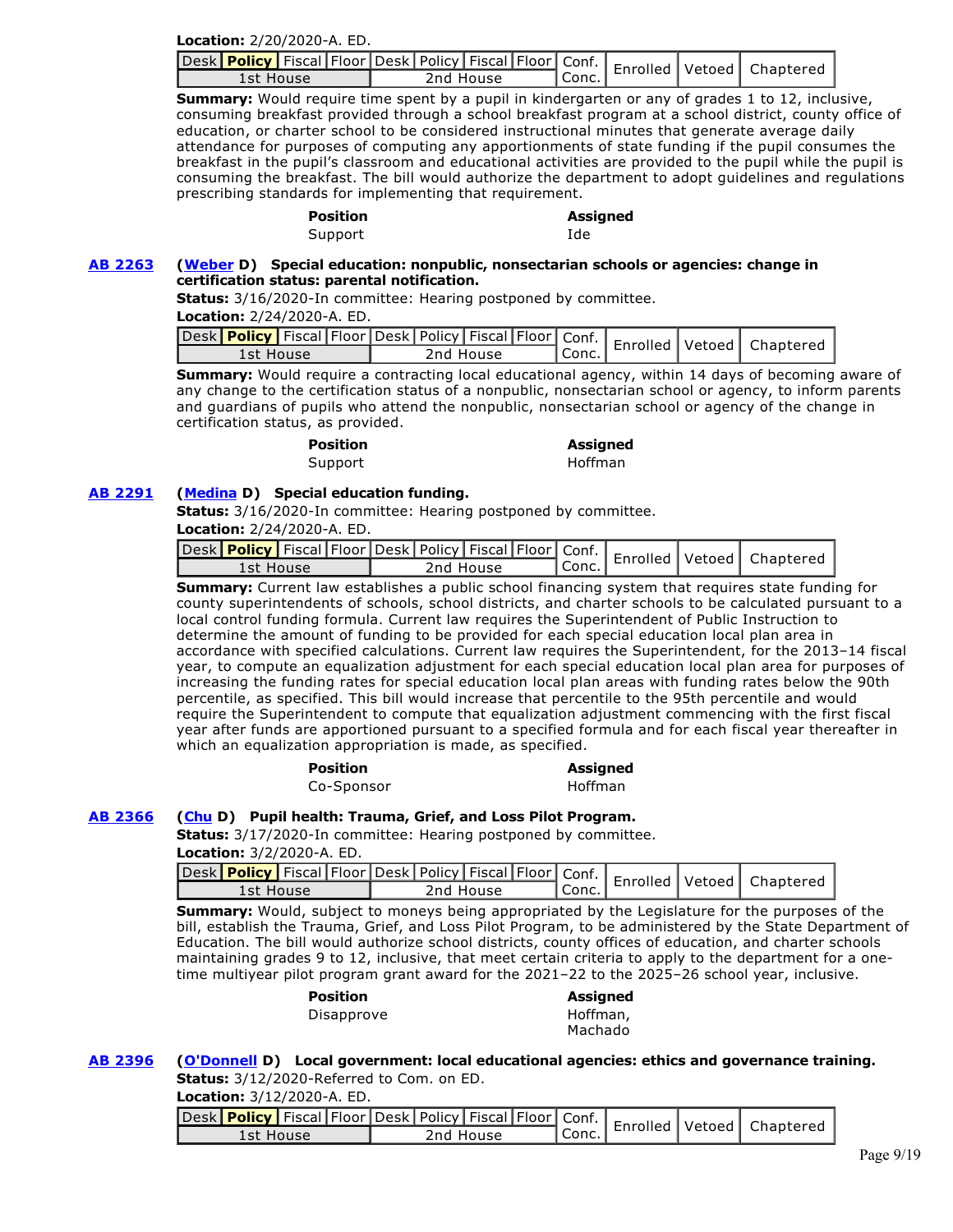**Summary:** Current law requires all local agency officials to receive training in ethics, at specified intervals, if the local agency provides any type of compensation, salary, or stipend to those officials. Current law defines "local agency," for these purposes, to mean a city, county, city and county, charter city, charter county, charter city and county, or special district. Existing law also defines "local agency official" to include members of local agency legislative bodies or elected local agency officials who receive any type of compensation, salary, or stipend or reimbursement in the performance of official duties, as specified. This bill would include a school district, county office of education, and charter school in the definition of "local agency."

| Assigned      |
|---------------|
| Meyers, Staff |
|               |
|               |

# **[AB 2452](http://ctweb.capitoltrack.com/public/publishbillinfo.aspx?bi=qqiyS2CvShwTvq76cGeDJDNIGHfE1QVVIi6LNt57OFQol0Q7XYDuWZLYn5Xng%2Fwd) [\(Garcia, Cristina](https://a58.asmdc.org/) D) State auditor: audits: high-risk local government agency audit program.**

**Status:** 2/27/2020-Referred to Com. on A. & A.R.

| <b>Location:</b> 2/27/2020-A. A. & A.R. |  |  |
|-----------------------------------------|--|--|
|                                         |  |  |

| Jesk Policy   Fiscal   Floor   Desk   Policy   Fiscal   Floor   Conf.   Enrolled   Vetoed   Chaptered |           |  |                    |  |  |
|-------------------------------------------------------------------------------------------------------|-----------|--|--------------------|--|--|
| 1st House                                                                                             | 2nd House |  | <sup>I</sup> Conc. |  |  |

**Summary:** Would authorize the California State Auditor to include in the high-risk local government agency audit program any local agency or district association that the California State Auditor identifies as being at high risk for the potential of waste, fraud, abuse, or mismanagement or that has major challenges associated with its economy, efficiency, or effectiveness.

| Position |  |
|----------|--|
| Oppose   |  |

#### **Position Assigned**  Meyers, Staff

# **[AB 2488](http://ctweb.capitoltrack.com/public/publishbillinfo.aspx?bi=lHyn3dQIe3SfPksGH4cz9l4ZDJ02cgBEJ52q31wRcIy5BMWgPkwyk%2B2q5aDnJhMD) [\(Gonzalez](https://a80.asmdc.org/) D) Drinking water: Lead-Safe Schools Protection Act.**

**Status:** 2/20/2020-From printer. May be heard in committee March 21.

**Location:** 2/19/2020-A. PRINT

|           |  |           |        |  | <b>esk</b> Policy   Fiscal Floor Desk   Policy   Fiscal   Floor   Conf.   Enrolled   Vetoed   Chaptered |
|-----------|--|-----------|--------|--|---------------------------------------------------------------------------------------------------------|
| 1st House |  | 2nd House | `Conc. |  |                                                                                                         |

**Summary:** The Lead-Safe Schools Protection Act requires the State Department of Public Health to perform various activities related to reducing the risk of exposure to lead hazards in public schools, as defined, including, among other activities, conducting a sample survey to determine the likely extent and distribution of lead exposure to children from paint on the school, soil in play areas at the school, drinking water at the tap, and other potential sources identified by the State Department of Public Health for this purpose, as provided. This bill would make nonsubstantive changes to those provisions.

#### **Position Assigned**

Oppose Unless Amended

Ide

# **[AB 2500](http://ctweb.capitoltrack.com/public/publishbillinfo.aspx?bi=FfwaJ7v1JYN1gDoBzEcH8L%2Fze%2BjvuY9%2BlBw6Qo03tCKc6i9FbGWNpM%2FydLx2AOsx) [\(McCarty](https://a07.asmdc.org/) D) Transitional kindergarten: average daily attendance.**

**Status:** 2/24/2020-Referred to Com. on ED.

**Location:** 2/24/2020-A. ED.

| Jesk Policy   Fiscal   Floor Desk   Policy   Fiscal   Floor   Conf.   Enrolled   Vetoed   Chaptered |           |         |  |  |
|-----------------------------------------------------------------------------------------------------|-----------|---------|--|--|
| 1st House                                                                                           | 2nd House | ' Conc. |  |  |

**Summary:** Current law requires, in the 2014–15 school year and each school year thereafter, and as a condition of receipt of apportionments for pupils in a transitional kindergarten program, a child who will have their 5th birthday between September 2 and December 2 to be admitted to a transitional kindergarten program maintained by a school district or charter school. Existing law authorizes, for the 2015–16 school year, and each school year thereafter, a school district or charter school to admit a child to a transitional kindergarten program who will have their 5th birthday after December 2 but during that same school year, as provided. Current law prohibits a pupil admitted to a transitional kindergarten who has their birthday after December 2 from generating average daily attendance or being included in the enrollment or unduplicated pupil count until the pupil has attained their 5th birthday, as provided. This bill would delete the provision that prohibits a pupil admitted to a transitional kindergarten who has their birthday after December 2 from generating average daily attendance or being included in the enrollment or unduplicated pupil count, as provided.

| Assigned                 |
|--------------------------|
| Hoffman, Ide,<br>Machado |
|                          |

# **[AB 2527](http://ctweb.capitoltrack.com/public/publishbillinfo.aspx?bi=D1JrEJYAixETAz8XJdN5C%2Br5R%2BH4otOV3ny4RuSTWYbgXMtitXLmSW9lFC%2FD6tOa) [\(Nazarian](https://a46.asmdc.org/) D) Free school breakfast: nonschoolaged children.**

**Status:** 4/24/2020-Referred to Com. on ED.

**Location:** 4/24/2020-A. ED.

| 1st House |  | 2nd House | $\mathsf{Conc.}$ |  |  |
|-----------|--|-----------|------------------|--|--|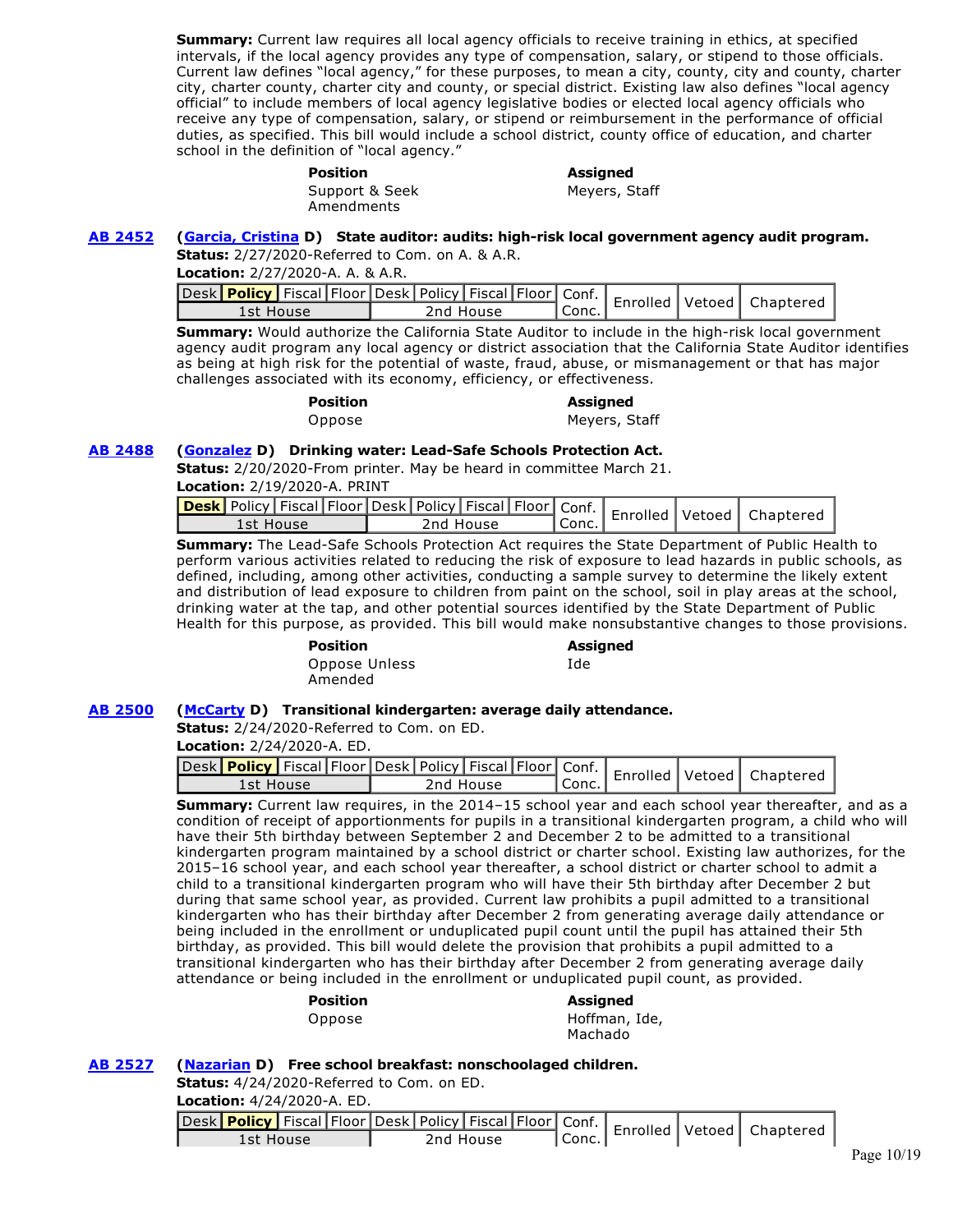**Summary:** Would state the intent of the Legislature to enact legislation that would establish a pathway for eligible nonschoolaged children to obtain free school breakfast in order to ensure that nonschoolaged children are not left without a meal.

> **Position Assigned**  Disapprove Ide

**[AB 2636](http://ctweb.capitoltrack.com/public/publishbillinfo.aspx?bi=3DBUKboeIhJ7ThPxH7WpIsLOfFWYGSGbmCYu3aFmhxnBrAqz8jfoYmKTc%2FaZY6kH) [\(Quirk-Silva](https://a65.asmdc.org/) D) Pupil assessment: prohibition on voluntary assessments.**

**Status:** 3/10/2020-Re-referred to Com. on ED.

**Location:** 3/9/2020-A. ED.

| Sesk Policy   Fiscal Floor Desk   Policy   Fiscal   Floor   Conf.   Enrolled   Vetoed   Chaptered<br>1st House |  |  | 2nd House | `Conc. |  |  |
|----------------------------------------------------------------------------------------------------------------|--|--|-----------|--------|--|--|

**Summary:** Would prohibit a county office of education, school district, state special school, or directfunded charter school from requiring the administration of additional standardized pupil assessments beyond what is required by the state or federal government.

**Position Assigned** 

Oppose Machado

### **[AB 2682](http://ctweb.capitoltrack.com/public/publishbillinfo.aspx?bi=cFVfKcNRqja%2FioaZyPBeMAHjo7yLpBIt66MFGZct3w5SBDmg1k8w52BtskKYgS8M) [\(Medina](https://a61.asmdc.org/) D) Certificated school employees: probationary employees.**

**Status:** 3/12/2020-Referred to Com. on ED.

|  | <b>Location:</b> 3/12/2020-A. ED. |  |
|--|-----------------------------------|--|
|--|-----------------------------------|--|

|           |  |           |  |         |  | Jesk Policy Fiscal Floor Desk Policy Fiscal Floor Conf.   Enrolled Vetoed   Chapterer |
|-----------|--|-----------|--|---------|--|---------------------------------------------------------------------------------------|
| 1st House |  | 2nd House |  | l Conc. |  |                                                                                       |

**Summary:** Would require a certificated employee of a school district or a county superintendent of schools, regardless of the average daily attendance of the school district or county superintendent of schools, who completes 2 consecutive school years and is so reelected to become and be classified as a permanent employee.

#### **Position Assigned**

Oppose Meyers, Staff

#### **[AB 2685](http://ctweb.capitoltrack.com/public/publishbillinfo.aspx?bi=by1ycbdYLGONMDHLoyoAJo73dmM7EnbDpWuphv%2FbfIPXKMHEnWOnvg07zkhp4ql7) [\(Weber](https://a79.asmdc.org/) D) Education finance: local control funding formula: supplemental grants: lowest performing pupil subgroup or subgroups.**

**Status:** 3/2/2020-Referred to Com. on ED.

**Location:** 3/2/2020-A. ED.

| Jesk Policy   Fiscal Floor Desk   Policy   Fiscal   Floor   Conf.   Enrolled   Vetoed   Chapterer |           |        |  |  |
|---------------------------------------------------------------------------------------------------|-----------|--------|--|--|
| 1st House                                                                                         | 2nd House | `Conc. |  |  |

**Summary:** Would, commencing with the 2021–22 fiscal year, adjust the definition of "unduplicated pupils" to include pupils who are included in the lowest performing subgroup or subgroups, as defined, based on the most recently available mathematics or language arts results on the California Assessment of Student Performance and Progress, as specified. The bill would require the Superintendent of Public Instruction to annually identify the lowest performing pupil subgroup or subgroups. The bill would require that implementation of these provisions be contingent upon the appropriation of funds for these purposes in the annual Budget Act or other statute.

> **Position Assigned**  Support Ide

# **[AB 2798](http://ctweb.capitoltrack.com/public/publishbillinfo.aspx?bi=VJTvHSSp9TNFY1Vug%2FBLBRr4muxulpPSq7bXPWvS8YRcMc79pJu%2FyQFhDdXxc1Jl) [\(Maienschein](https://a77.asmdc.org/) D) Pupil mental health issues: early identification: in-service training.**

**Status:** 3/12/2020-Referred to Com. on ED.

**Location:** 3/12/2020-A. ED.

| Lesk Policy   Fiscal Floor Desk   Policy   Fiscal   Floor   Conf.   Enrolled   Vetoed   Chapterer<br>' Conc.<br>2nd House<br>1st House |  |  |  |  |  |  |
|----------------------------------------------------------------------------------------------------------------------------------------|--|--|--|--|--|--|
|                                                                                                                                        |  |  |  |  |  |  |

**Summary:** Would require each school district, county office of education, and charter school to provide in-service training to certificated employees and classified staff on the early identification of pupil mental health issues, as provided.

### **Position Assigned**

Disapprove Hoffman

# **[AB 2887](http://ctweb.capitoltrack.com/public/publishbillinfo.aspx?bi=8g1VTZvGtBMyC00vYjhU5LWLQKMwwSekYsgf26r7iwZCkwhZReAu1utwbe%2F%2BhGAW) [\(Bonta](https://a18.asmdc.org/) D) Statewide emergencies: mitigation.**

**Status:** 3/17/2020-Re-referred to Com. on A. & A.R.

**Location:** 3/5/2020-A. A. & A.R.

|           |  |  |           |                    |  | Jesk Policy Fiscal Floor Desk Policy Fiscal Floor Conf.   Enrolled Vetoed   Chapterer |
|-----------|--|--|-----------|--------------------|--|---------------------------------------------------------------------------------------|
| 1st House |  |  | 2nd House | <sup>'</sup> Conc. |  |                                                                                       |
|           |  |  |           |                    |  |                                                                                       |

**Summary:** )For purposes of state apportionments to public schools, if the average daily attendance of a school district, county office of education, or charter school during a fiscal year has been materially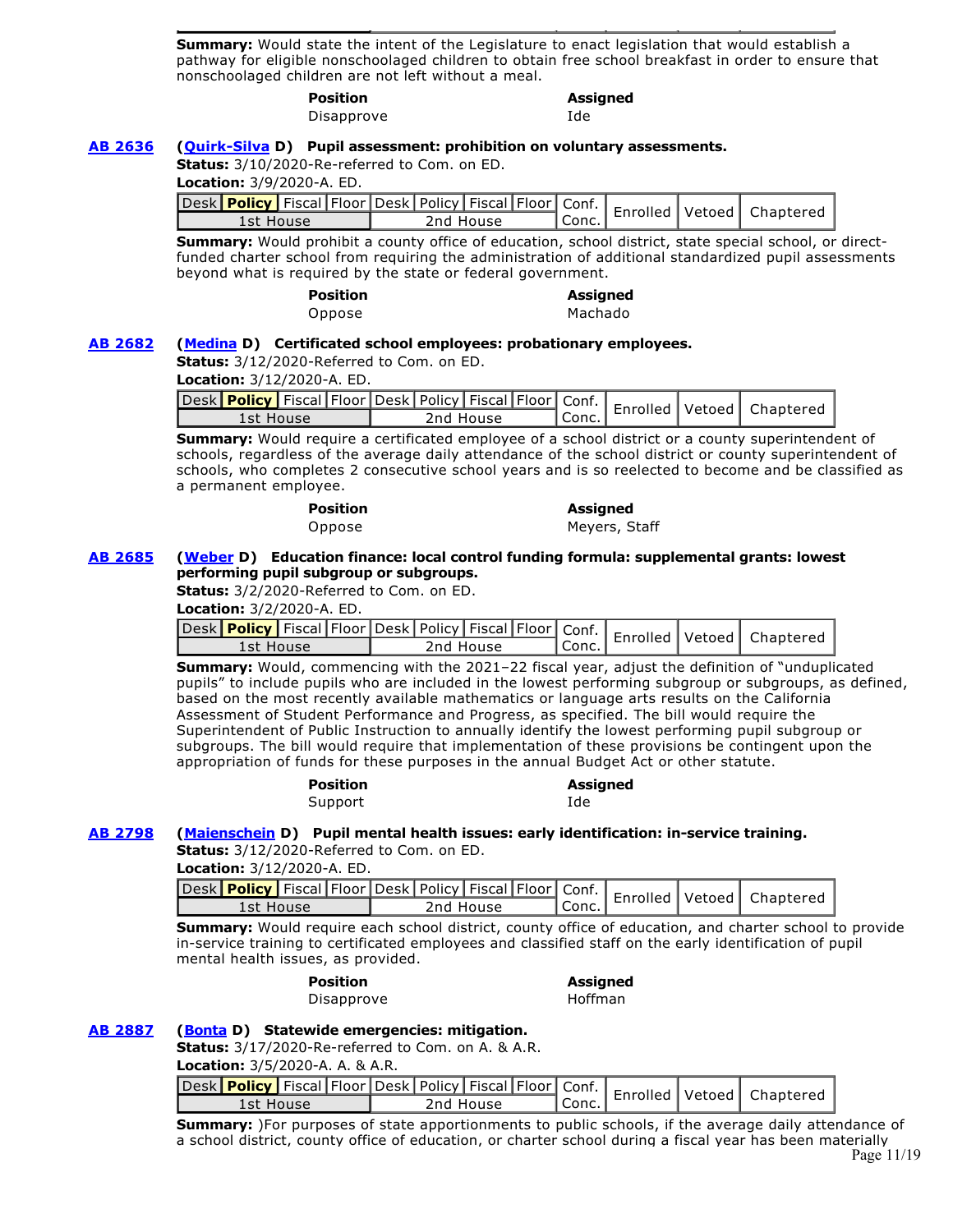decreased during a fiscal year because of a specified event, including an epidemic, current law requires the Superintendent of Public Instruction to estimate the average daily attendance in a manner that credits to the school district, county office of education, or charter school the total average daily attendance that would have been credited had the emergency not occurred. This bill would revise the above-described triggering event to be an epidemic, pandemic, or outbreak of infectious disease, and would provide that the various specified triggering events apply to decreases in average daily attendance due to illness, quarantine, social isolation, and social distancing, absences taken as preemptive measures, independent study and distance learning requests, and pupils who are absent due to quarantine, but cannot provide the appropriate documentation.

# **Position Assigned**

Support Hoffman, Ide, Meyers

## **[AB 2949](http://ctweb.capitoltrack.com/public/publishbillinfo.aspx?bi=u9y5x6Mqe5GDziMO9NxoG1FN6t3OTFo2%2B2FN%2FSDKmme80yV94wMp9SbyH3FluiOT) [\(Limón](https://a37.asmdc.org/) D) High quality, healthy, and nutritious school meals.**

**Status:** 4/24/2020-Referred to Com. on ED.

**Location:** 4/24/2020-A. ED.

| Jesk Policy   Fiscal Floor Desk   Policy   Fiscal   Floor   Conf.   Enrolled   Vetoed   Chaptered ' |           |         |  |  |
|-----------------------------------------------------------------------------------------------------|-----------|---------|--|--|
| 1st House                                                                                           | 2nd House | ' Conc. |  |  |

**Summary:** Would state the intent of the Legislature to enact legislation that would ensure school meals are high quality, healthy, and nutritious for all pupils.

| Position   | Assigned |
|------------|----------|
| Disapprove | Ide      |

### **[AB 2987](http://ctweb.capitoltrack.com/public/publishbillinfo.aspx?bi=UOdFUTCDfW4xJqklz%2F3HCTGhHV95irxpvvh0NiNtVZSP1o5OjppBcyZyBSubUkHl) [\(Flora](https://ad12.asmrc.org/) R) Local agency public contracts: bidding procedures.**

**Status:** 3/5/2020-Referred to Com. on L. GOV.

**Location:** 3/5/2020-A. L. GOV.

|           | Jesk Policy Fiscal Floor Desk   Policy   Fiscal   Floor   Conf.   Enrolled   Vetoed   Chaptered |        |  |  |
|-----------|-------------------------------------------------------------------------------------------------|--------|--|--|
| 1st House | 2nd House                                                                                       | "Conc. |  |  |

**Summary:** The Uniform Public Construction Cost Accounting Act authorizes a public agency to elect to become subject to uniform construction cost accounting procedures. The act authorizes bidding procedures for public projects, as specified. Those bidding procedures include procedures for the publication or posting and electronic transmission of notice inviting formal bids. This bill would authorize a public agency, as an alternative to the publication or posting requirement, to meet the notice inviting formal bids requirement by transmitting notice electronically, as specified, and publishing the notice electronically in a prescribed manner on the public agency's internet website at least 14 calendar days before the date of opening the bids.

# **Position Assigned**

Approve Ide

# **[AB 2990](http://ctweb.capitoltrack.com/public/publishbillinfo.aspx?bi=TkINk3YfKeTnZ41DwUYHlR3lYQm5UluLdfXNi%2F2RM4tVK0RyopoB0FSO3izhJ4JI) [\(Garcia, Cristina](https://a58.asmdc.org/) D) Pupil instruction: educational enrichment activities.**

**Status:** 3/17/2020-In committee: Hearing postponed by committee.

**Location:** 3/5/2020-A. ED.

| <b>Lesk</b> Policy Fiscal Floor Desk   Policy   Fiscal   Floor   Conf.   Enrolled   Vetoed   Chaptered |           |           |  |  |
|--------------------------------------------------------------------------------------------------------|-----------|-----------|--|--|
| 1st House                                                                                              | 2nd House | l Conc. I |  |  |

**Summary:** Would prohibit local educational agencies from offering any financial incentives to a pupil or prospective pupil or to the parent or guardian of a pupil or prospective pupil for participation in an educational enrichment activity, as defined. The bill would require the State Department of Education to compile a list of vendors that are approved to provide or otherwise arrange educational enrichment activities for schools. The bill would require a local educational agency to only enter into an agreement for the provision or arrangement of educational enrichment activities with a vendor that is listed pursuant to this bill. The bill would authorize a local educational agency to expend public funds for the provision or arrangement of educational enrichment activities, except for educational enrichment activities of a religious nature.

# **Position Assigned**

Disapprove Machado

# **[AB 3064](http://ctweb.capitoltrack.com/public/publishbillinfo.aspx?bi=StWdWv0UZg2yuIwpVPaYrWYGxcAigK80oF6iq2GkDiY%2BBabD8cX2jicm3v2%2BqWmN) [\(Mayes](https://ad42.asmrc.org/) I) Pupil health: food allergies: guidelines.**

**Status:** 3/17/2020-In committee: Hearing postponed by committee.

**Location:** 3/5/2020-A. ED.

| Jesk Policy   Fiscal Floor Desk Policy   Fiscal   Floor   Conf.   Enrolled   Vetoed   Chaptere |           |  |           |  |                    |  |  |
|------------------------------------------------------------------------------------------------|-----------|--|-----------|--|--------------------|--|--|
|                                                                                                | 1st House |  | 2nd House |  | <sup>I</sup> Conc. |  |  |

**Summary:** Would require the State Department of Education to create guidelines for local educational agencies, defined to mean school districts, county offices of education, and charter schools, to protect pupils with food allergies. The bill would require the guidelines to focus on best practices for school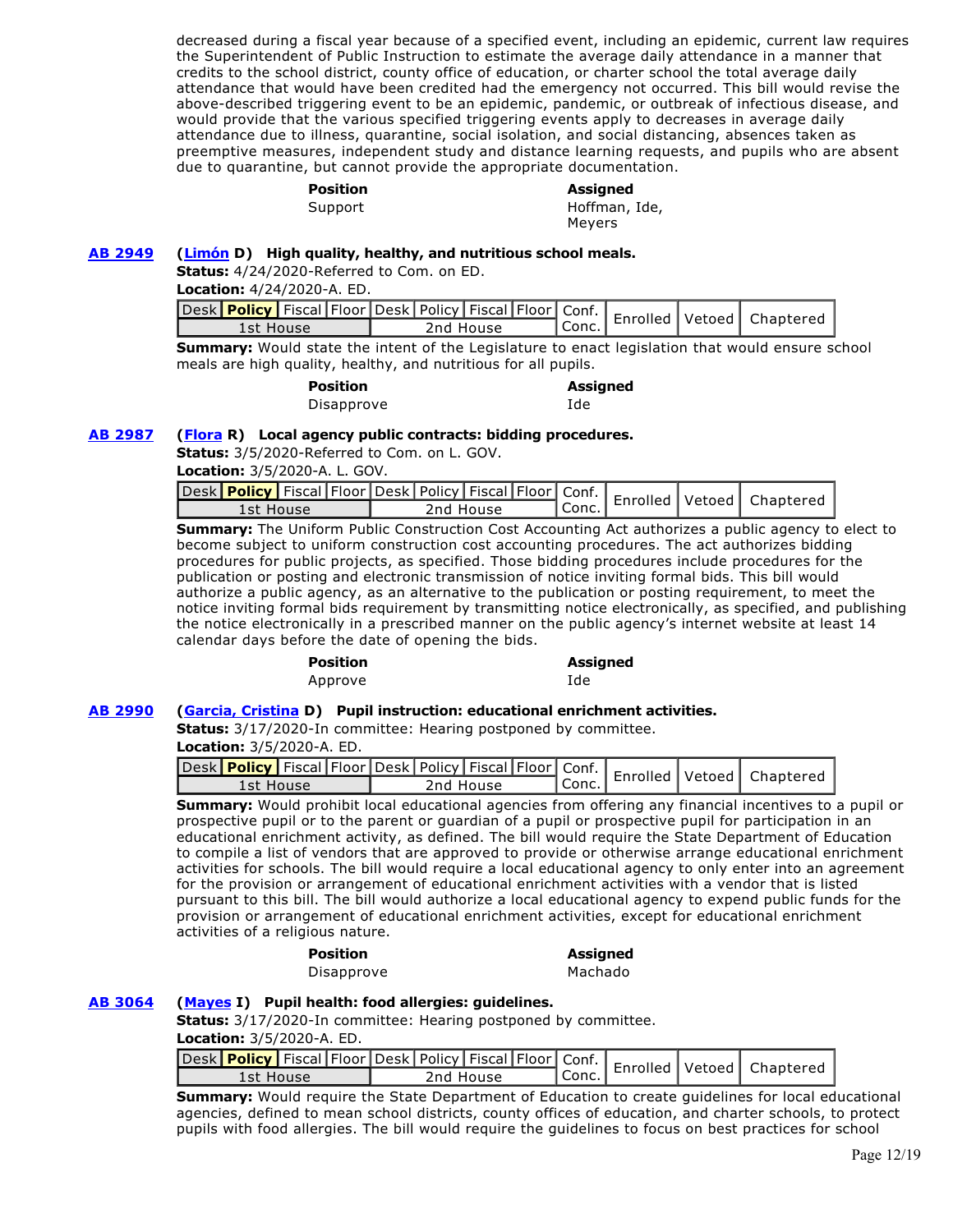nurses and school food handlers, and to include specified protocols, including that food served or offered to pupils accurately label certain ingredients, to notify parents and guardians of those ingredients, and to establish communication with the parent or guardian of a pupil with a food allergy, as specified. The bill would encourage local educational agencies to follow those guidelines.

#### **Position Assigned**

Disapprove Ide

#### **[AB 3097](http://ctweb.capitoltrack.com/public/publishbillinfo.aspx?bi=Ltu%2BQ20FmqIrxsDPO5b%2BjGcoq%2B6olRtZPeuP3Bu0m8y%2FVbq%2F3srHdsjf4sDaD9Ly) [\(Frazier](https://a11.asmdc.org/) D) Special education: assistive technology devices.**

**Status:** 3/16/2020-Re-referred to Com. on ED.

**Location:** 3/12/2020-A. ED.

|           |  |           |  |         |  | Desk Policy   Fiscal Floor Desk Policy   Fiscal   Floor   Conf.   Enrolled   Vetoed   Chapterer |
|-----------|--|-----------|--|---------|--|-------------------------------------------------------------------------------------------------|
| 1st House |  | 2nd House |  | ' Conc. |  |                                                                                                 |

**Summary:** Current law also requires a local educational agency to be responsible for providing an individual with exceptional needs who requires the use of an assistive technology device with continued access to that device, or to a comparable device, when that individual, due to enrollment in another local educational agency, ceases to be enrolled in that local educational agency. Current law specifies that this responsibility is in force until alternative arrangements for providing the individual with exceptional needs with continuous access to the assistive technology device, or to a comparable device, can be made or until 2 months have elapsed from the date that the individual ceased to be enrolled in that local educational agency, whichever occurs first. This bill would by 2 months the maximum time the above-described responsibility is in force from the date that the individual ceased to be enrolled in that local educational agency.

**Position Assigned** 

Support Hoffman

## **[ACA 4](http://ctweb.capitoltrack.com/public/publishbillinfo.aspx?bi=hVsQiACZZkm5iOyaElVWT7q2oXmUyffq%2B9c7HDg2ajZ6vR7UTbuLVSfcqLneISvC) [\(Mullin](https://a22.asmdc.org/) D) Elections: voting age.**

**Status:** 9/4/2019-Referred to Com. on E. & C.A. **Location:** 9/4/2019-S. E. & C.A.

|  |           |  |           |  |        |  | Jesk Policy Fiscal Floor Desk Policy Fiscal Floor Conf.   Enrolled Vetoed   Chaptered |
|--|-----------|--|-----------|--|--------|--|---------------------------------------------------------------------------------------|
|  | 1st House |  | 2nd House |  | ∥Conc. |  |                                                                                       |
|  |           |  |           |  |        |  |                                                                                       |

**Summary:** The California Constitution authorizes any person who is a United States citizen, at least 18 years of age, and a resident of the state to vote.This measure, in addition, would authorize a United States citizen who is 17 years of age, is a resident of the state, and will be at least 18 years of age at the time of the next general election to vote in any intervening primary or special election that occurs before the next general election.

**Position Assigned** 

Support and Ide

# **[SB 12](http://ctweb.capitoltrack.com/public/publishbillinfo.aspx?bi=7PqHX3wu%2BTJ3ZiTkUYkt%2F9hgihv1XKszCF3hy%2FAequbsRBS1Y%2BVPg4rmhD9Hb2Jm) [\(Beall](http://sd15.senate.ca.gov/) D) Mental health services: youth.**

**Status:** 8/30/2019-Failed Deadline pursuant to Rule 61(a)(12). (Last location was APPR. SUSPENSE FILE on 6/26/2019)(May be acted upon Jan 2020)

### **Location:** 8/30/2019-A. 2 YEAR

| Jesk Policy Fiscal Floor Desk Policy 2 year Floor Conf.   Enrolled Vetoed   Chaptered ' |           |         |  |  |
|-----------------------------------------------------------------------------------------|-----------|---------|--|--|
| 1st House                                                                               | 2nd House | l Conc. |  |  |

**Summary:** The Mental Health Services Act an initiative statute enacted by the voters as Proposition 63 at the November 2, 2004, statewide general election, also funds a system of county mental health plans for the provision of mental health services, as specified. Current law provides for the operation and administration of various mental health programs by the Mental Health Services Oversight and Accountability Commission This bill would require the commission, subject to an appropriation, to administer an Integrated Youth Mental Health Program for purposes of establishing local centers to provide integrated youth mental health services, as specified.

#### **Position Assigned**  Support Hoffman

# **[SB 114](http://ctweb.capitoltrack.com/public/publishbillinfo.aspx?bi=0t1lA2GKaslLvSYJsg7Ky%2FDkIWk5brUgXvn3XiyyO9DNxtzpXQyljt6iAhNeLmkp) (Committee on Budget and Fiscal Review) Education finance: education omnibus budget trailer bill.**

**Status:** 8/30/2019-From committee with author's amendments. Read second time and amended. Rereferred to Com. on BUDGET.

**Location:** 5/2/2019-A. BUDGET

| 1st House |  | 2nd House |  | ¶ Conc. . |  |  |
|-----------|--|-----------|--|-----------|--|--|

**Summary:** Current law establishes the Early Learning and Care Infrastructure Grant Program under the administration of the Superintendent of Public Instruction to expand access to early learning and care opportunities for children up to 5 years of age by providing resources to build new facilities or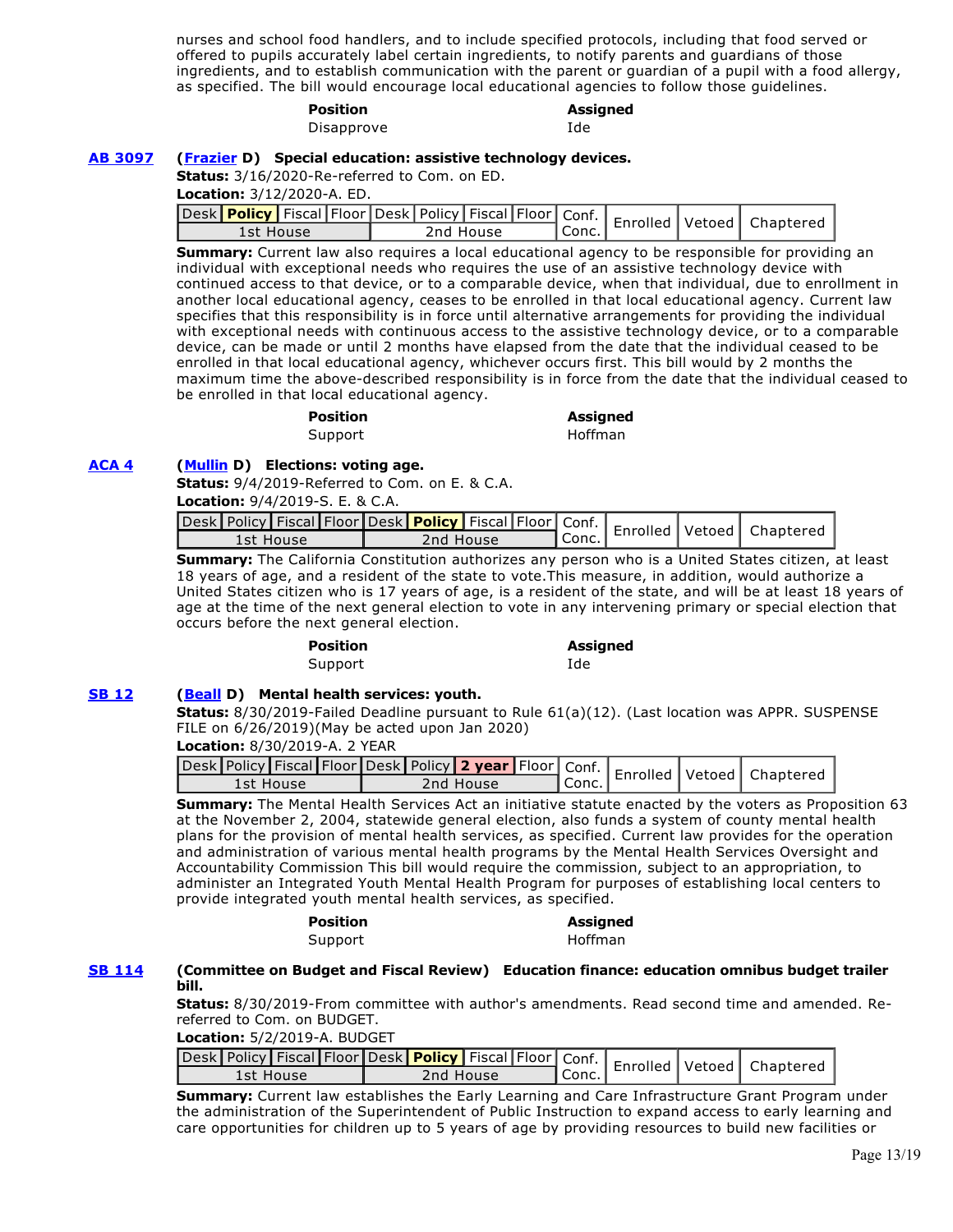retrofit, renovate, or expand existing facilities, as provided. Current law appropriates \$142,705,000 from the General Fund to the State Department of Education for these purposes, as provided. This bill would appropriate an additional \$102,295,000 to the department for the Early Learning and Care Infrastructure Grant Program

# **Position Assigned**

Support Hoffman

#### **[SB 138](http://ctweb.capitoltrack.com/public/publishbillinfo.aspx?bi=8jCIyOSCaMMZlVuUg0M4zEz%2BiEOOhz9Fp1THxgtRPd%2BInN7035A5ljtF%2FMIhgkqX) [\(Roth](http://sd31.senate.ca.gov/) D) Pupil health: type 1 diabetes information: parent notification.**

**Status:** 8/30/2019-Failed Deadline pursuant to Rule 61(a)(12). (Last location was APPR. SUSPENSE FILE on 7/3/2019)(May be acted upon Jan 2020)

**Location:** 8/30/2019-A. 2 YEAR

| Jesk Policy Fiscal Floor Desk   Policy 2 year   Floor   Conf.   Enrolled   Vetoed   Chapterer |  |           |                             |  |  |
|-----------------------------------------------------------------------------------------------|--|-----------|-----------------------------|--|--|
| 1st House                                                                                     |  | 2nd House | $\mathsf{UConc}_\mathsf{L}$ |  |  |

**Summary:** Would require the State Department of Education to develop type 1 diabetes informational materials for the parents and guardians of pupils, as specified. The bill would require, on and after January 1, 2021, school districts and charter schools to make those materials available to the parent or guardian of a pupil while the pupil is enrolled in kindergarten or when the pupil is first enrolled in elementary school, and while the pupil is enrolled in grade 7.

| Position |  |
|----------|--|
| Approve  |  |

#### **Position Assigned**  Hoffman

### **[SB 158](http://ctweb.capitoltrack.com/public/publishbillinfo.aspx?bi=3skXtvBXcIew%2FUOImRbAfqPQ6Dyb3tc72U%2B8dGWAzAlvQx6Dhe9%2FNeYKxxmyIQjw) [\(Allen](http://sd26.senate.ca.gov/) D) Pupil assessment: academic achievement.**

**Status:** 7/12/2019-Failed Deadline pursuant to Rule 61(a)(11). (Last location was ED. on 5/16/2019) (May be acted upon Jan 2020)

**Location:** 7/12/2019-A. 2 YEAR

| Jesk Policy Fiscal Floor Desk 2 year Fiscal Floor Conf.   Enrolled Vetoed   Chapterer |           |         |  |  |
|---------------------------------------------------------------------------------------|-----------|---------|--|--|
| 1st House                                                                             | 2nd House | I Conc. |  |  |

**Summary:** Current law requires the State Board of Education to adopt statewide academically rigorous content standards in the core curriculum areas of reading, writing, and mathematics to serve as the basis for assessing the academic achievement of individual pupils, schools, school districts, and the California educational system. Current law makes these provisions inoperative on July 1, 2011.This bill would repeal these provisions.

| <b>Position</b> | Assigned |
|-----------------|----------|
| Approve         | Machado  |

### **[SB 297](http://ctweb.capitoltrack.com/public/publishbillinfo.aspx?bi=hgruZMTWrnBFcyErdGJUdhe3KRnsNmz0f5q0CH0BAUbyAqdLY22ADQoNqMxSKOqA) [\(Pan](http://sd06.senate.ca.gov/) D) School facilities: approval of plans: preliminary build contract.**

**Status:** 7/10/2019-Failed Deadline pursuant to Rule 61(a)(10). (Last location was ED. on 6/26/2019) (May be acted upon Jan 2020)

**Location:** 7/10/2019-A. 2 YEAR

| Jesk Policy Fiscal Floor Desk 2 year Fiscal Floor Conf.   Enrolled Vetoed   Chaptered ' |           |         |  |  |
|-----------------------------------------------------------------------------------------|-----------|---------|--|--|
| 1st House                                                                               | 2nd House | ' Conc. |  |  |

**Summary:** Currnet law requires a school district, before letting any contract for any construction or alteration of any school building, to first obtain written With respect to facilities for community colleges for projects where the estimated cost of reconstruction or alteration of, or addition to, a school building exceeds \$100,000, but does not exceed \$225,000, under current law if a licensed structural engineer submits a report to the department stating that the plans or activities for those projects do not involve structural elements, then certain conditions apply. Until January 1, 2025, this bill would authorize the department to authorize a school district or community college district on a first-come, first-served basis to procure a construction contract in excess of \$1,000,000 subject to different conditions. Specifically, the bill would authorize departmental approval after the letting, making, or execution of the contract, as long as that approval is obtained before the commencement of any alteration or construction.

> **Position Assigned**  Oppose Ide

### **[SB 477](http://ctweb.capitoltrack.com/public/publishbillinfo.aspx?bi=%2B4x5MhxQ2EVsz2oi1wWeapwqYDS81ZKJhWEFbher8J3ng1R3CABxx%2FoCMzlS8RN4) [\(Wieckowski](http://sd10.senate.ca.gov/) D) Personal income taxes: credit: deduction: qualified education loan.**

**Status:** 6/24/2019-June 24 hearing: Heard for testimony only.

**Location:** 6/6/2019-A. REV. & TAX

| Jesk Policy Fiscal Floor Desk Policy Fiscal Floor Conf.   Enrolled Vetoed   Chapterer |           |          |  |  |
|---------------------------------------------------------------------------------------|-----------|----------|--|--|
| 1st House                                                                             | 2nd House | Il Conc. |  |  |

**Summary:** The Personal Income Tax Law allows various credits against the taxes imposed by that law and various deductions in computing the income that is subject to the taxes imposed by that law, including a deduction for interest paid on qualified education loans not to exceed \$2,500. This bill, for taxable years beginning on or after January 1, 2020, and before January 1, 2025, would eliminate that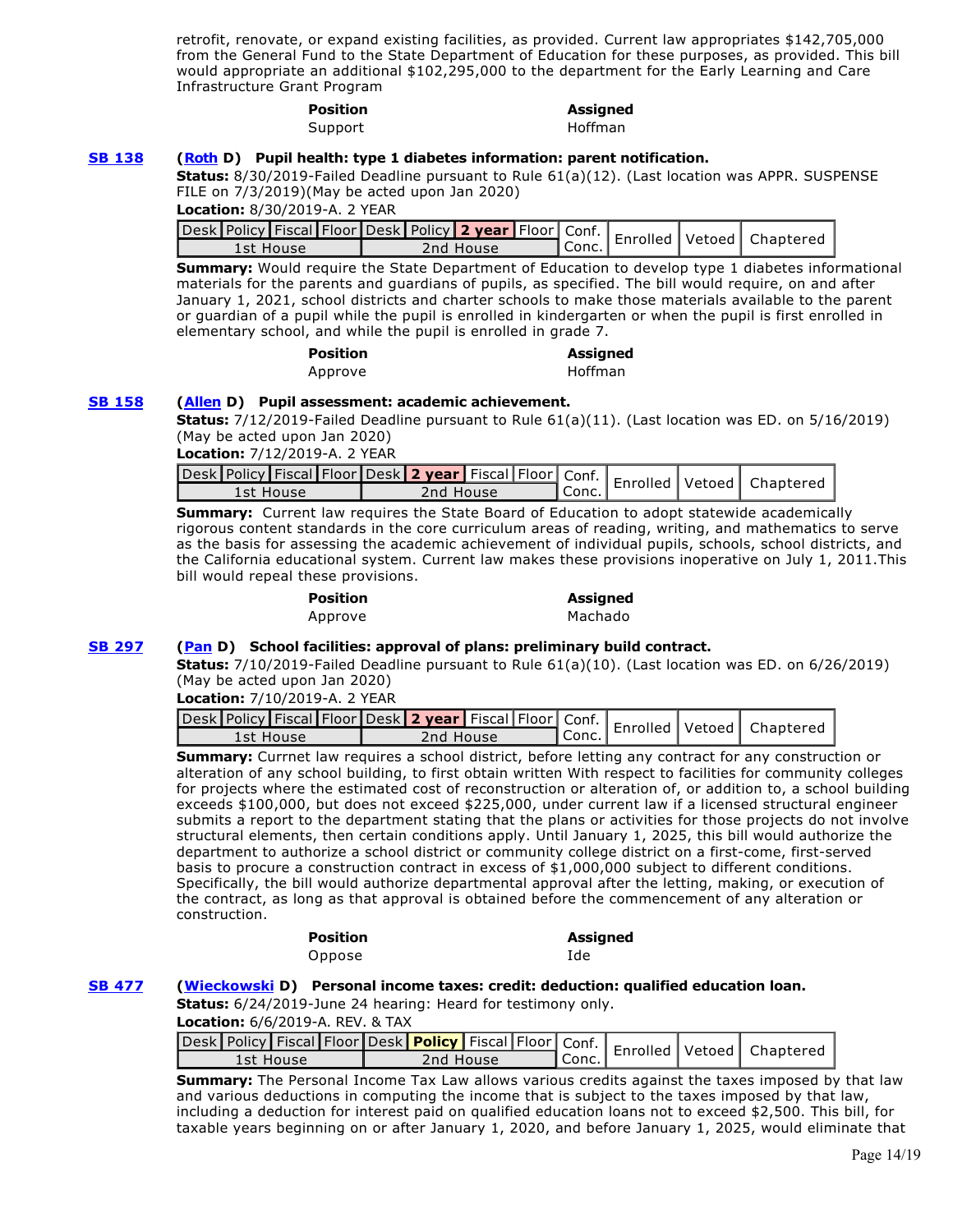deduction for certain taxpayers and allow a credit to those taxpayers against those taxes in an amount equal to the interest paid by the taxpayer during the taxable year on a qualified education loan, as defined, not to exceed \$2,000 in the case of spouses filing a joint return or \$1,000 for other individuals.

#### **Position Assigned**  Support Ide

**[SB 582](http://ctweb.capitoltrack.com/public/publishbillinfo.aspx?bi=eLicvIRBGJPPF0wcLZH%2FHj1N%2F08jv1KSrku4bE7d3QmnbUb0OxY8CQuiO1DjxQYi) [\(Beall](http://sd15.senate.ca.gov/) D) Youth mental health and substance use disorder services.**

**Status:** 8/30/2019-Failed Deadline pursuant to Rule 61(a)(12). (Last location was APPR. SUSPENSE FILE on 8/14/2019)(May be acted upon Jan 2020)

**Location:** 8/30/2019-A. 2 YEAR

| Jesk Policy Fiscal Floor Desk   Policy 2 year   Floor   Conf.   Enrolled   Vetoed   Chapterer |           |         |  |  |
|-----------------------------------------------------------------------------------------------|-----------|---------|--|--|
| 1st House                                                                                     | 2nd House | ¶Conc.⊾ |  |  |

**Summary:** Would require the Mental Health Services Oversight and Accountability Commission, when making grant funds available on and after July 1, 2021, to allocate at least 1/2 of those funds to youth services, as specified, if moneys are appropriated for this purpose. The bill would require this funding to be made available to support prevention, early intervention, and direct services, as determined by the commission. The bill would require the commission, in consultation with the Superintendent of Public Instruction, to consider specified criteria when determining grant recipients. The bill would authorize the commission to allocate the funds towards other purposes if there is an inadequate number of qualified applicants, as specified. The bill would require the commission to provide a status report to the fiscal and policy committees of the Legislature, as specified, no later than March 1, 2022.

# Support Hoffman

**[SB 614](http://ctweb.capitoltrack.com/public/publishbillinfo.aspx?bi=srhTM7K95PokHz1c2cquTpN3u7%2FboupfUd6mi7WV%2FXBomdEOl3Sxy0lFyN37mDOR) [\(Rubio](http://sd22.senate.ca.gov/) D) Teacher credentialing: reading instruction. Status:** 7/10/2019-Failed Deadline pursuant to Rule 61(a)(10). (Last location was ED. on 6/6/2019)

**Position Assigned** 

(May be acted upon Jan 2020)

**Location:** 7/10/2019-A. 2 YEAR

| Jesk Policy Fiscal Floor Desk 2 year Fiscal Floor Conf.   Enrolled Vetoed   Chapterer |           |           |  |  |
|---------------------------------------------------------------------------------------|-----------|-----------|--|--|
| 1st House                                                                             | 2nd House | I Conc. I |  |  |

**Summary:** Current law requires the Commission on Teacher Credentialing to develop, adopt, and administer a reading instruction competence assessment consisting of one or more instruments to measure an individual's knowledge, skill, and ability relative to effective reading instruction, as provided. Current law requires the requirements for the issuance of the preliminary multiple subject teaching credential to include successful passage of one of specified components of the reading instruction competence assessment. This bill would repeal those requirements, and other requirements relating to the reading instruction competence assessment, and would provide that the reading instruction competence assessment is not required for the issuance of a teaching credential, as specified.

| <b>Position</b> | <b>Assigned</b> |
|-----------------|-----------------|
| Support         | Staff           |

### **[SB 729](http://ctweb.capitoltrack.com/public/publishbillinfo.aspx?bi=VSuTMzvflGX%2BmJX7DftIN1%2F8%2FUUbNICg2UNkKcJfLdl77Mf%2BkdHPvtAMsMC90fQk) [\(Portantino](http://sd25.senate.ca.gov/) D) Local control funding formula: school districts and charter schools.**

**Status:** 7/10/2019-Failed Deadline pursuant to Rule 61(a)(10). (Last location was ED. on 5/30/2019) (May be acted upon Jan 2020)

**Location:** 7/10/2019-A. 2 YEAR

| Jesk Policy Fiscal Floor Desk 2 year Fiscal Floor Conf.   Enrolled Vetoed   Chapterer |           |       |  |  |
|---------------------------------------------------------------------------------------|-----------|-------|--|--|
| 1st House                                                                             | 2nd House | Conc. |  |  |

**Summary:** Current law requires funding pursuant to the local control funding formula to include, in addition to a base grant, supplemental and concentration grant add-ons that are based on the percentage of pupils who are English learners, foster youth, or eligible for free or reduced-price meals, as specified, served by the school district or charter school. Current law specifies the amount of the base grant in the 2013–14 fiscal year and requires that amount to be increased by a specified cost-ofliving adjustment in subsequent fiscal years. Current law requires the Superintendent of Public Instruction to compute the supplemental and concentration grant add-ons as certain percentages of the amount of the base grant .This bill, notwithstanding that specified cost-of-living adjustment, would require the amount of the base grant for the 2019–20 fiscal year to be increased by a 5.16% cost-ofliving adjustment.h

#### **Position Assigned**  Support and Ide, Meyers

# **[SB 793](http://ctweb.capitoltrack.com/public/publishbillinfo.aspx?bi=ygIw%2FQkq8uRWWdEMM8Rplayinurgx%2FekSSCenTIlQaz7FlmDwilnVatc8G36h%2FNH) [\(Hill](http://sd13.senate.ca.gov/) D) Flavored tobacco products.**

**Status:** 3/17/2020-April 1 hearing postponed by committee. **Location:** 1/15/2020-S. HEALTH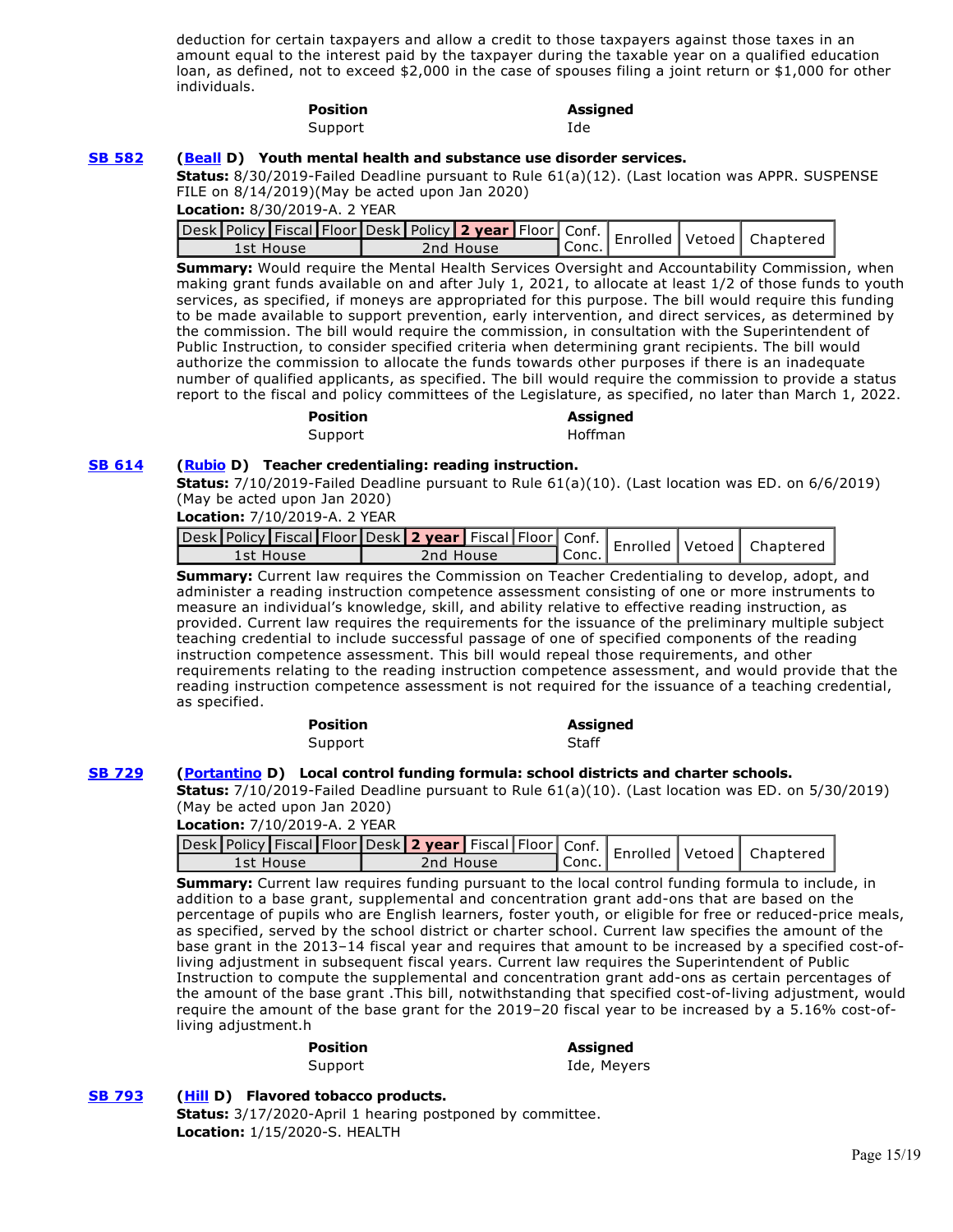| Jesk Policy   Fiscal   Floor Desk   Policy   Fiscal   Floor   Conf.   Enrolled   Vetoed   Chaptere |           |           |  |  |
|----------------------------------------------------------------------------------------------------|-----------|-----------|--|--|
| 1st House                                                                                          | 2nd House | l Conc. I |  |  |

**Summary:** Would prohibit a tobacco retailer from selling, offering for sale, or possessing with the intent to sell or offer for sale, a flavored tobacco product, as defined. The bill would make a violation of this prohibition an infraction punishable by a fine of \$250 for each violation. The bill would state the intent of the Legislature that these provisions not be construed to preempt or prohibit the adoption and implementation of local ordinances related to the prohibition on the sale of flavored tobacco products. The bill would state that its provisions are severable.

| <b>Position</b> | <b>Assigned</b> |
|-----------------|-----------------|
| Support         | Hoffman         |

## **[SB 795](http://ctweb.capitoltrack.com/public/publishbillinfo.aspx?bi=GxmP%2F1f7ASgpAWudQcueXrKf6AwDS1lMAg7HDwbfirt5A1rgazJVCXLEP7mtjLBj) [\(Beall](http://sd15.senate.ca.gov/) D) Affordable Housing and Community Development Investment Program.**

**Status:** 4/2/2020-From committee with author's amendments. Read second time and amended. Rereferred to Com. on GOV. & F.

**Location:** 1/15/2020-S. GOV. & F.

|           |  |  |           |         |  | Jesk Policy   Fiscal   Floor Desk   Policy   Fiscal   Floor   Conf.   Enrolled   Vetoed   Chaptered |
|-----------|--|--|-----------|---------|--|-----------------------------------------------------------------------------------------------------|
| 1st House |  |  | 2nd House | ' Conc. |  |                                                                                                     |

**Summary:** Would establish in state government the Affordable Housing and Community Development Investment Program, which would be administered by the Affordable Housing and Community Development Investment Committee. The bill would authorize a city, county, city and county, joint powers agency, enhanced infrastructure financing district, affordable housing authority, community revitalization and investment authority, transit village development district, or a combination of those entities, to apply to the Affordable Housing and Community Development Investment Committee to participate in the program and would authorize the committee to approve or deny plans for projects meeting specific criteria.

| <b>Position</b> | Assigned    |
|-----------------|-------------|
| Oppose          | Ide, Meyers |
|                 |             |

# **[SB 796](http://ctweb.capitoltrack.com/public/publishbillinfo.aspx?bi=JTQ6q%2ByxlOehOaJteTIudRY4Y6gyMfi95LuiQ2rREQGRPb2VE7YX0NW8zejyvego) [\(Leyva](http://sd20.senate.ca.gov/) D) School and community college employees: absences due to illness or accident.**

**Status:** 3/18/2020-April 1 hearing postponed by committee. **Location:** 1/15/2020-S. ED.

|           |  |  |           |         |  | Jesk Policy   Fiscal Floor Desk   Policy   Fiscal   Floor   Conf.   Enrolled   Vetoed   Chapterer |
|-----------|--|--|-----------|---------|--|---------------------------------------------------------------------------------------------------|
| 1st House |  |  | 2nd House | ' Conc. |  |                                                                                                   |
|           |  |  |           |         |  |                                                                                                   |

**Summary:** Would require a certificated or classified school employee, and an academic or classified community college employee, who exhausts all available sick leave and continues to be absent from duties on account of illness or accident for an additional period of 5 months to receive the employee's full salary during those 5 months. The bill would make numerous related conforming and clarifying changes.

# **Position Assigned**  Oppose Machado,

Meyers, Staff

# **[SB 849](http://ctweb.capitoltrack.com/public/publishbillinfo.aspx?bi=1pFirqiA77FQ3cCMjBqYklaR%2FTvF8SJCz4JJ1ckf82RxZ633ehj1OIZBZ96Qgfsi) [\(Portantino](http://sd25.senate.ca.gov/) D) Pupil attendance: excused absences: mental or behavioral health.**

**Status:** 3/18/2020-March 25 hearing postponed by committee.

|           | vesk Policy Fiscal Floor Desk Policy Fiscal Floor Conf. Enrolled Vetoed Chaptered |         |  |  |
|-----------|-----------------------------------------------------------------------------------|---------|--|--|
| 1st House | 2nd House                                                                         | ' Conc. |  |  |

**Summary:** Current law, notwithstanding the requirement that each person between 6 and 18 years of age who is not otherwise exempted is subject to compulsory full-time education, requires a pupil to be excused from school for specified types of absences, including, among others, if the absence was due to the pupil's illness. This bill would include as another type of required excused absence an absence that is for the benefit of the mental or behavioral health of the pupil. To the extent this bill would impose additional duties on local educational entities, the bill would impose a state-mandated local program.

| Positioi |  |
|----------|--|
| Support  |  |

# **Position Assigned**

Hoffman

### **[SB 860](http://ctweb.capitoltrack.com/public/publishbillinfo.aspx?bi=boYprkjcqLtj2MGfUn6o1Hsut%2FHGeW2ZvOhloPGzIkJiSjxNDolQBr6t%2BYkH8dpP) [\(Beall](http://sd15.senate.ca.gov/) D) Foster Youth Services Coordinating Program: postsecondary education financial aid applications.**

**Status:** 3/18/2020-March 25 hearing postponed by committee.

**Location:** 1/29/2020-S. ED.

| Jesk Policy Fiscal Floor Desk Policy Fiscal Floor Conf.   Enrolled Vetoed   Chapterer |           |       |  |  |
|---------------------------------------------------------------------------------------|-----------|-------|--|--|
| 1st House                                                                             | 2nd House | Conc. |  |  |

**Summary:** As part of the Foster Youth Services Coordinating Program, current law authorizes a county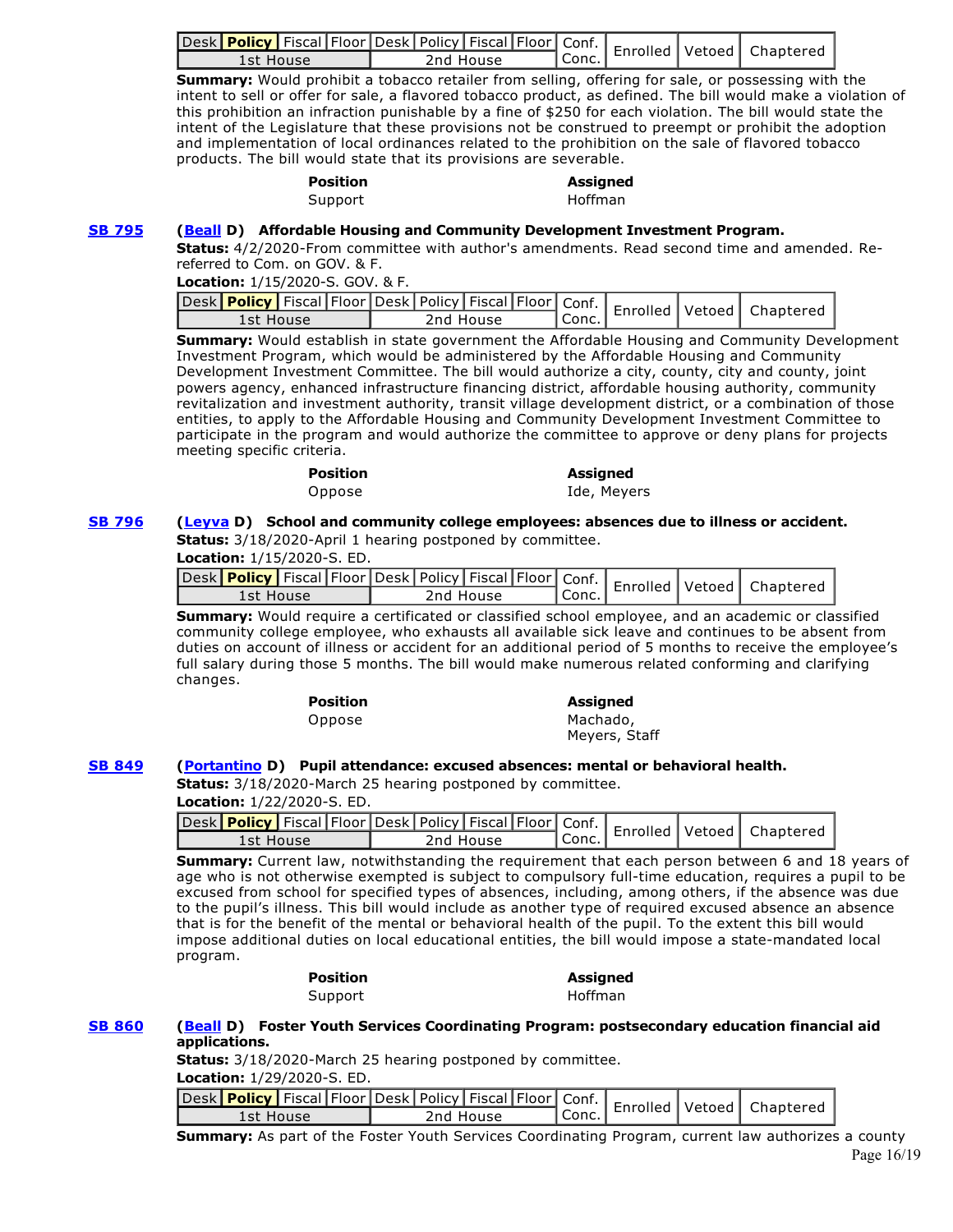office of education, or a consortium of county offices of education, to apply to the Superintendent for grant funding to operate an education-based foster youth services coordinating program. As a condition of receiving funds, existing law requires a program to develop and implement a foster youth services plan that includes, among other things, a description of how the local program will facilitate coordination with local postsecondary educational institutions to ensure foster youth pupils meet admission requirements and access programs that support their matriculation needs. This bill would require the plan to also describe how the program will coordinate efforts to ensure completion of the Free Application for Federal Student Aid or the California Dream Act Application for foster youth pupils who are in grade 12.

# **Position Assigned**  Support Hoffman

### **[SB 956](http://ctweb.capitoltrack.com/public/publishbillinfo.aspx?bi=rIPROV8tqPuhOCwGui9OfWoLCM1t06jc6qaezn0puImLvXB3mgMeekJYdVOxDSV%2B) [\(Jackson](http://sd19.senate.ca.gov/) D) Taxation: tax expenditures: California Tax Expenditure Review Board.**

**Status:** 2/20/2020-Referred to Coms. on GOV. & F., G.O., and ED.

**Location:** 2/20/2020-S. GOV. & F.

| Jesk Policy   Fiscal   Floor   Desk   Policy   Fiscal   Floor   Conf.   Enrolled   Vetoed   Chaptered |           |                    |  |  |
|-------------------------------------------------------------------------------------------------------|-----------|--------------------|--|--|
| 1st House                                                                                             | 2nd House | <sup>I</sup> Conc. |  |  |

**Summary:** Would establish in state government the California Tax Expenditure Review Board as an independent advisory body to comprehensively assess major tax expenditures, as defined, and make recommendations to the Legislature. The bill would require the board to be composed of 5 members, as specified, who would serve without compensation.

| <b>Position</b> | <b>Assigned</b> |
|-----------------|-----------------|
| Support         | Ide             |

## **[SB 1017](http://ctweb.capitoltrack.com/public/publishbillinfo.aspx?bi=DnQMeyAhXqWVlNYCeZtkauewm8qD0NUTS3ujPO7opw44ckc1BvI9hR44Nr5Awdqf) [\(Portantino](http://sd25.senate.ca.gov/) D) School facilities: proceeds from sale or lease of surplus property: affordable rental housing facilities.**

**Status:** 3/18/2020-March 25 hearing postponed by committee.

|  | <b>Location:</b> 2/27/2020-S. ED. |  |
|--|-----------------------------------|--|
|--|-----------------------------------|--|

| Jesk Policy   Fiscal Floor Desk Policy   Fiscal   Floor   Conf.   Enrolled   Vetoed   Chaptered |  |           |        |  |  |
|-------------------------------------------------------------------------------------------------|--|-----------|--------|--|--|
| 1st House                                                                                       |  | 2nd House | ∣Conc. |  |  |

**Summary:** Current law exempts certain transactions from the requirements that otherwise apply to the sale or lease of real property by a school district if certain conditions are met, including that the financing proceeds obtained by the school district pursuant to the transaction are expended solely for capital outlay purposes, which are defined to include the construction, reconstruction, or renovation of rental housing facilities for school district employees. This bill would require rental housing facilities for school district employees funded by proceeds realized under this provision to be affordable.

# **Position Assigned**

Ide

Support if Amended

# **[SB 1050](http://ctweb.capitoltrack.com/public/publishbillinfo.aspx?bi=RvUyD8fG74DKrKYH4Oleu5689MbSteeMs5ev4RiqPPjSNWxrzEeG3suX%2FHIHx3g8) [\(Umberg](https://sd34.senate.ca.gov/) D) Pupil instruction: model curricula: Vietnamese American refugee experience, the Cambodian genocide, and Hmong history and cultural studies.**

**Status:** 3/25/2020-From committee with author's amendments. Read second time and amended. Rereferred to Com. on RLS.

**Location:** 2/18/2020-S. RLS.

|           |  |  |           |         |  | Jesk Policy   Fiscal   Floor   Desk   Policy   Fiscal   Floor   Conf.   Enrolled   Vetoed   Chaptered |
|-----------|--|--|-----------|---------|--|-------------------------------------------------------------------------------------------------------|
| 1st House |  |  | 2nd House | ' Conc. |  |                                                                                                       |

**Summary:** Would appropriate \$2,929,628 from the General Fund to the State Board of Education to fund the development by the Instructional Quality Commission and the adoption, modification, or revision by the state board of those model curricula.Funds appropriated by this bill would be applied toward the minimum funding requirements for school districts and community college districts imposed by Section 8 of Article XVI of the California Constitution.

| Position |  |
|----------|--|
| Support  |  |

#### **Position Assigned**  Hoffman, Machado

# **[SB 1063](http://ctweb.capitoltrack.com/public/publishbillinfo.aspx?bi=fanZZePYvJokoeePMBtr%2BDX7Uv0Dicx8PihWd%2F4KDNjIVQEIiQiMevgNB70dqujQ) [\(Durazo](http://sd24.senate.ca.gov/) D) Developmental services: competitive integrated employment.**

**Status:** 3/18/2020-March 25 hearing postponed by committee. **Location:** 2/27/2020-S. ED.

|           |  |  |           |                     |  | Jesk Policy Fiscal Floor Desk Policy Fiscal Floor Conf.   Enrolled Vetoed   Chaptered |
|-----------|--|--|-----------|---------------------|--|---------------------------------------------------------------------------------------|
| 1st House |  |  | 2nd House | <sup>I</sup> Conc., |  |                                                                                       |

**Summary:** Current law requires the Superintendent of Public Instruction to establish the capacity to provide transition services to individuals with exceptional needs and requires those transition services to include, among other things, systematic and longitudinal vocational education curriculum that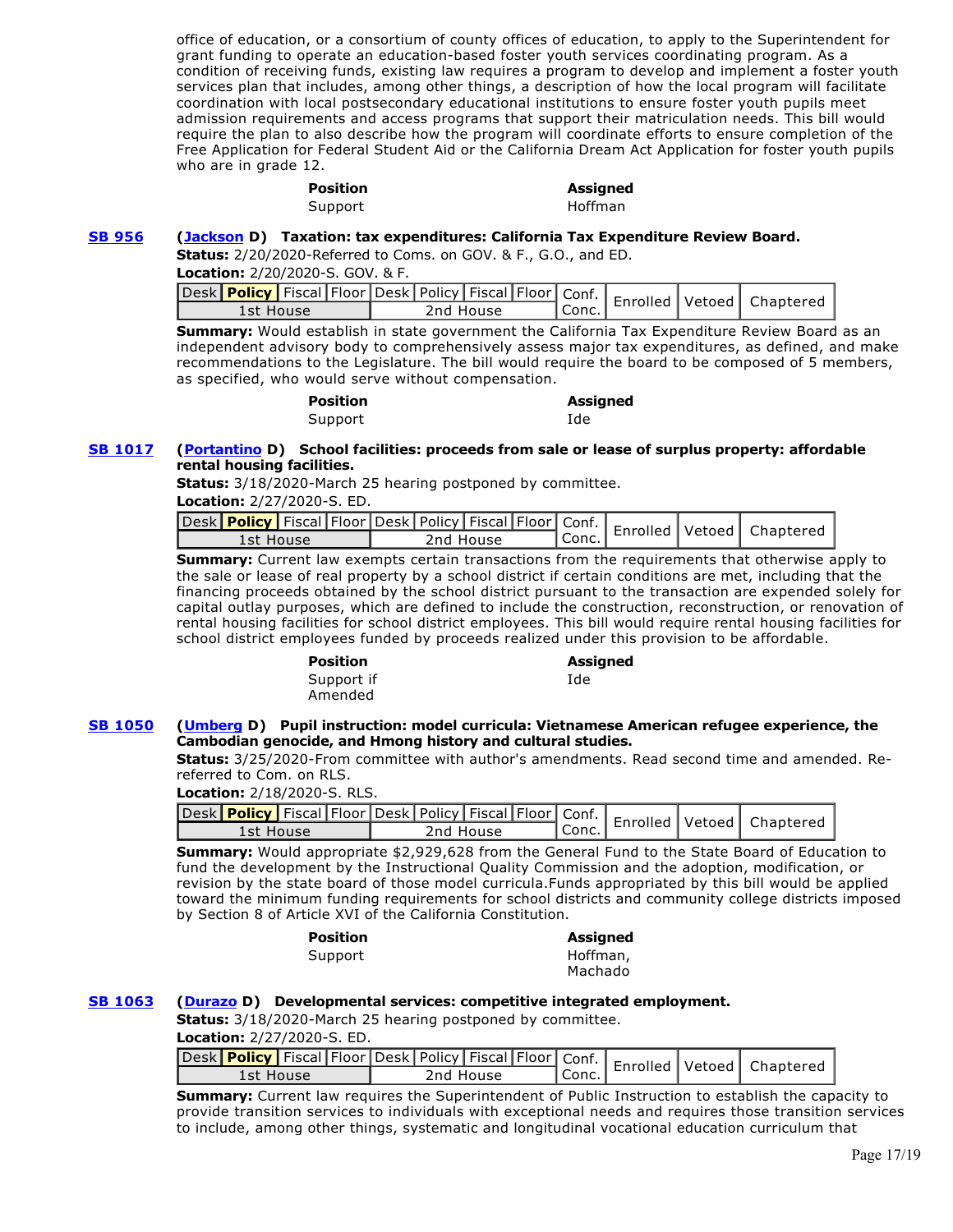includes instructional strategies that will prepare pupils with severe disabilities to make a successful transition to supported employment and the community. This bill would instead require those instructional strategies to prepare pupils with severe disabilities to make a successful transition to competitive integrated employment or supported employment.

|                | <b>Position</b>                                                                                                                                                                                         |           | <b>Assigned</b><br><b>Hoffman</b> |  |                               |
|----------------|---------------------------------------------------------------------------------------------------------------------------------------------------------------------------------------------------------|-----------|-----------------------------------|--|-------------------------------|
|                | Approve                                                                                                                                                                                                 |           |                                   |  |                               |
| <b>SB 1075</b> | (Gonzalez, Lena D) Transitional kindergarten: admission.                                                                                                                                                |           |                                   |  |                               |
|                | <b>Status:</b> 3/18/2020-March 25 hearing postponed by committee.<br>Location: 2/27/2020-S. ED.                                                                                                         |           |                                   |  |                               |
|                | Desk <mark>  Policy  </mark> Fiscal   Floor   Desk   Policy   Fiscal   Floor   Conf.                                                                                                                    |           |                                   |  |                               |
|                | 1st House                                                                                                                                                                                               | 2nd House | Conc.                             |  | Enrolled   Vetoed   Chaptered |
|                | <b>Summary:</b> Would authorize a school district or charter school to also admit into a transitional<br>kindergarten program in the current school vear a child who will have their 5th birthday on an |           |                                   |  |                               |

kindergarten program in the current school year a child who will have their 5th birthday on any day from July 1 to August 31, inclusive, of the following school year, subject to those same conditions.

| <b>Position</b> | <b>Assigned</b> |
|-----------------|-----------------|
| Support         | Machado         |

### **[SB 1091](http://ctweb.capitoltrack.com/public/publishbillinfo.aspx?bi=SweanYq42cNOiKUdeWdypn3bGjB1YyvJOM%2BSyR%2BhdEzEDlbdPIlwIcHcnkpls0jT) [\(Portantino](http://sd25.senate.ca.gov/) D) School safety: mandatory interagency cross-reporting.**

**Status:** 3/18/2020-March 25 hearing postponed by committee.

**Location:** 2/27/2020-S. ED.

| Desk Policy Fiscal Floor Desk Policy Fiscal Floor Conf.   Enrolled   Vetoed   Chaptered |           |       |  |  |
|-----------------------------------------------------------------------------------------|-----------|-------|--|--|
| 1st House                                                                               | 2nd House | Conc. |  |  |

**Summary:** The Interagency School Safety Demonstration Act of 1985 establishes the School/Law Enforcement Partnership, composed of the Superintendent of Public Instruction and the Attorney General, and requires the partnership to establish a statewide school safety cadre for the purpose of facilitating interagency coordination and collaboration to reduce, among other things, school crime. This bill would require the partnership to develop a process and framework that would require mandatory interagency cross-reporting between school districts, county offices of education, and law enforcement agencies of threats of serious school crimes, including, but not necessarily limited to, school shootings, hate crimes, vandalism, drug and alcohol use, gang membership, and gang violence, that would trigger immediate intervention.

| <b>Position</b> | <b>Assigned</b> |
|-----------------|-----------------|
| Approve         | Hoffman         |

# **[SB 1119](http://ctweb.capitoltrack.com/public/publishbillinfo.aspx?bi=fDZ4WideSVOyXPJXv1IVLqAwJaEBtZHjVCffD3rFa0gCwKdB56z6xsI4WxUnJSrO) [\(Morrell](http://district23.cssrc.us/) R) Pupil enrollment: Statewide Open Enrollment Act.**

**Status:** 2/27/2020-Referred to Com. on ED.

**Location:** 2/27/2020-S. ED.

| vesk Policy   Fiscal   Floor   Desk   Policy   Fiscal   Floor   Conf.   Enrolled   Vetoed   Chaptered |           |         |  |  |
|-------------------------------------------------------------------------------------------------------|-----------|---------|--|--|
| 1st House                                                                                             | 2nd House | ' Conc. |  |  |

**Summary:** Would enact the Statewide Open Enrollment Act, which would require a person subject to compulsory education to be admitted to a school in any school district, without regard to residency or school district boundaries. The bill would prohibit a school district from restricting pupils residing within the school district's boundaries from enrollment in a school in another school district and would prohibit a school district from restricting pupils residing outside the school district's boundaries from enrollment in a school in the school district, except as specified.

**Position Assigned**  Oppose Machado

# **[SB 1153](http://ctweb.capitoltrack.com/public/publishbillinfo.aspx?bi=98PymQcofuHg5vQ6dw9hVfp31jxZuCBDF0wtD4ZWICwBiTPg7rP2rsP5TTiidPVO) [\(Rubio](http://sd22.senate.ca.gov/) D) Elementary education: kindergarten.**

**Status:** 3/18/2020-April 1 hearing postponed by committee. **Location:** 3/5/2020-S. ED.

| 1st House | 2nd House | l Conc. |  |  |
|-----------|-----------|---------|--|--|

**Summary:** Current law requires a school district maintaining a kindergarten to admit a child who will have their 5th birthday on or before September 1 of the school year. Current law also requires that a child who will have their 6th birthday on or before September 1 of the school year to be admitted to the first grade of an elementary school. This bill, beginning with the 2021–22 school year, would require a child to have completed one year of kindergarten before that child may be admitted to the first grade, thereby imposing a state-mandated local program.

# **Position Assigned**

Disapprove Machado